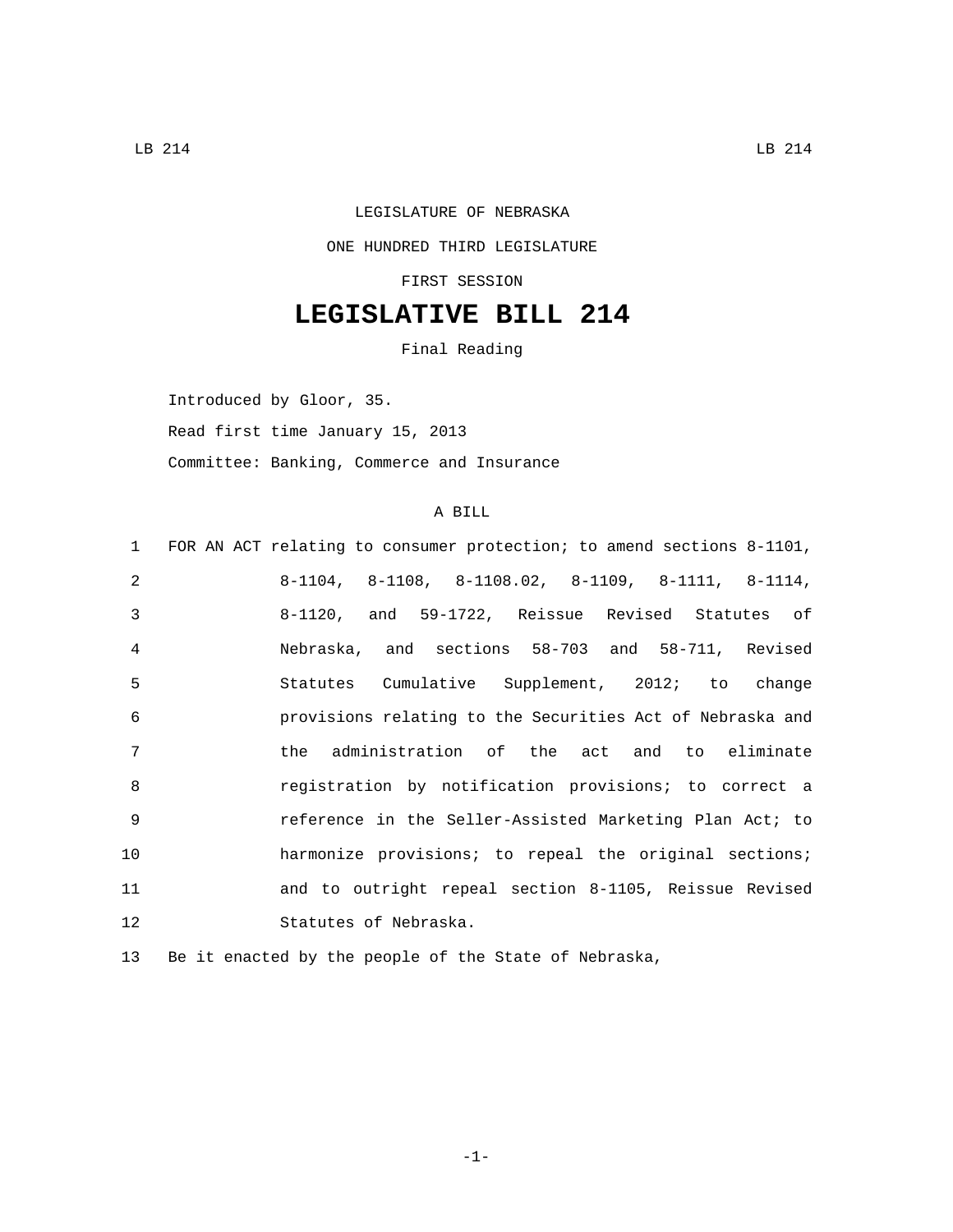Section 1. Section 8-1101, Reissue Revised Statutes of 2 Nebraska, is amended to read:

 8-1101 For purposes of the Securities Act of Nebraska, unless the context otherwise requires:4

 (1) Agent means any individual other than a broker-dealer who represents a broker-dealer or issuer in effecting or attempting to effect sales of securities, but agent does not include an individual who represents (a) an issuer in (i) effecting a transaction in a security exempted by subdivision (6), (7), or (8) of section 8-1110, (ii) effecting certain transactions exempted by section 8-1111, (iii) effecting transactions in a federal covered security as described in section 18(b)(3) of the Securities Act of 1933, or (iv) effecting transactions with existing employees, limited liability company members, partners, or directors of the issuer or any of its subsidiaries if no commission or other remuneration is paid or given directly or indirectly for soliciting any person in this state or (b) a broker-dealer in effecting transactions described in section 15(h)(2) of the Securities Exchange Act of 1934. A partner, limited liability company member, officer, or director of a broker-dealer is an agent only if he or she otherwise comes within 21 this definition;

 (2) Broker-dealer means any person engaged in the business of effecting transactions in securities for the account of others or for his or her own account. Broker-dealer does not include (a) an issuer-dealer, agent, bank, savings institution, or trust

-2-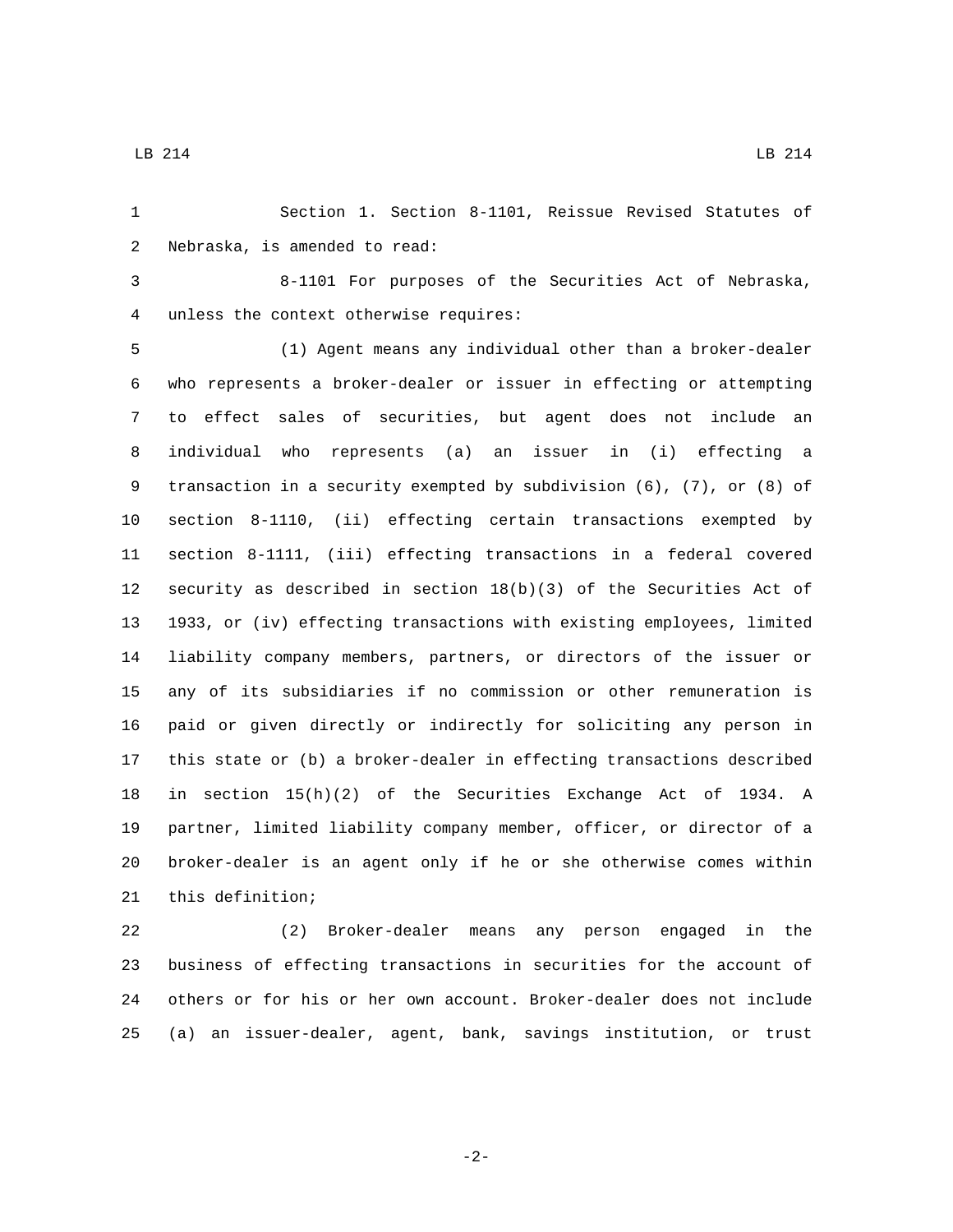company, (b) an issuer effecting a transaction in its own security exempted by subdivision (5) of section 8-1110 or which qualifies as a federal covered security pursuant to section 18(b)(1) of the Securities Act of 1933, (c) a person who has no place of business in this state if he or she effects transactions in this state exclusively with or through the issuers of the securities involved in the transactions, other broker-dealers, or banks, savings institutions, trust companies, insurance companies, investment companies as defined in the Investment Company Act of 1940, pension or profit-sharing trusts, or other financial institutions or institutional buyers, whether acting for themselves or as trustees, or (d) a person who has no place of business in this state if during any period of twelve consecutive months he or she does not direct more than five offers to sell or to buy into this state in any manner to persons other than those specified in subdivision (2)(c) of this 16 section;

 (3) Director means the Director of Banking and Finance of the State of Nebraska except as further provided in section 8-1120;

 (4) Federal covered adviser means a person who is (a) registered under section 203 of the Investment Advisers Act of 1940 or (b) is excluded from the definition of investment adviser under section 202 of the Investment Advisers Act of 1940;

 (5) Federal covered security means any security described as a covered security under section 18(b) of the Securities Act of 1933 or rules and regulations promulgated thereunder;

-3-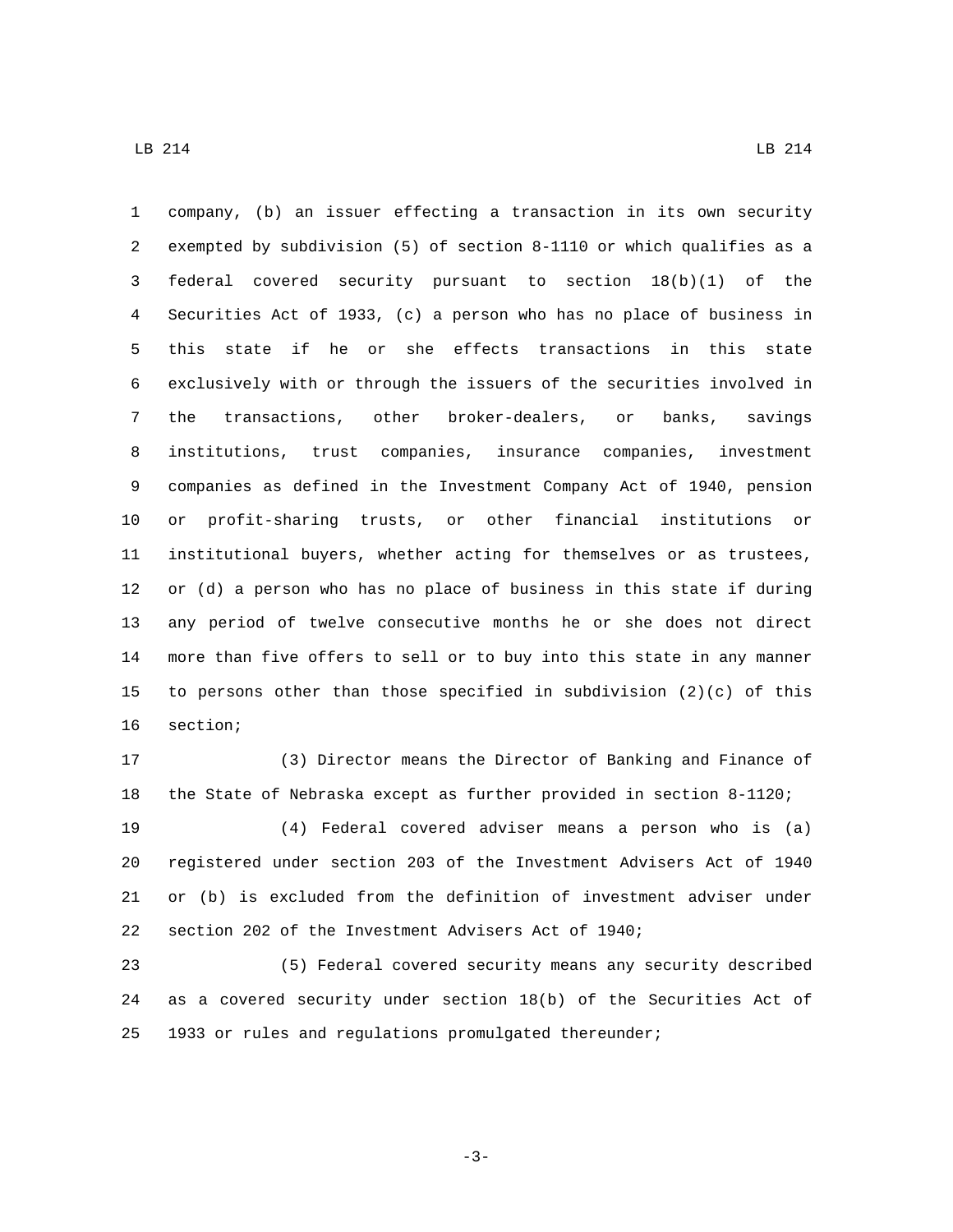(6) Guaranteed means guaranteed as to payment of 2 principal, interest, or dividends;

 (7) Investment adviser means any person who for compensation engages in the business of advising others, either directly or through publications or writings, as to the value of securities or as to the advisability of investing in, purchasing, or selling securities or who for compensation and as a part of a regular business issues or promulgates analyses or reports concerning securities. Investment adviser also includes financial planners and other persons who, as an integral component of other financially related services, provide the foregoing investment advisory services to others for compensation and as part of a business or who hold themselves out as providing the foregoing investment advisory services to others for compensation. Investment adviser does not include (a) an investment adviser representative, (b) a bank, savings institution, or trust company, (c) a lawyer, accountant, engineer, or teacher whose performance of these services is solely incidental to the practice of his or her profession, (d) a broker-dealer or its agent whose performance of these services is solely incidental to its business as a broker-dealer and who receives no special compensation for them, (e) an issuer-dealer, (f) a publisher of any bona fide newspaper, news column, news letter, news magazine, or business or financial publication or service, whether communicated in hard copy form, by electronic means, or otherwise which does not consist of the rendering of advice on the basis of the specific investment situation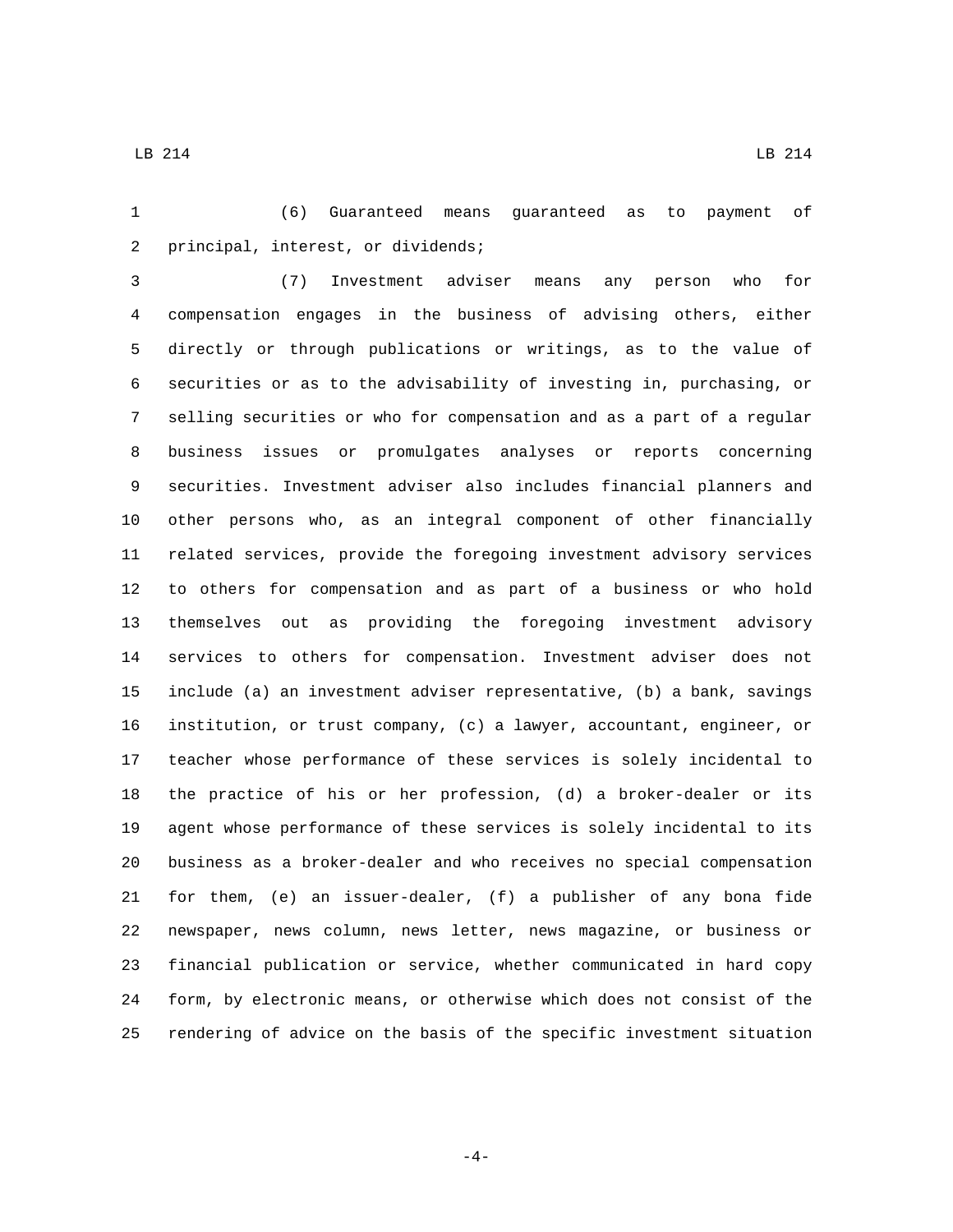of each client, (g) a person who has no place of business in this state if (i) his or her only clients in this state are other investment advisers, federal covered advisers, broker-dealers, banks, savings institutions, trust companies, insurance companies, investment companies as defined in the Investment Company Act of 1940, pension or profit-sharing trusts, or other financial institutions or institutional buyers, whether acting for themselves or as trustees, or (ii) during the preceding twelve-month period, he or she has had five or fewer clients who are residents of this state 10 other than those persons specified in subdivision  $(g)(i)$  of this subdivision, (h) any person that is a federal covered adviser, or (i) such other persons not within the intent of this subdivision as the 13 director may by rule, regulation, or order designate;

 (8) Investment adviser representative means any partner, limited liability company member, officer, or director or any person occupying a similar status or performing similar functions of a partner, limited liability company member, officer, or director or other individual, except clerical or ministerial personnel, who is employed by or associated with an investment adviser that is registered or required to be registered under the Securities Act of Nebraska or who has a place of business located in this state and is employed by or associated with a federal covered adviser, and who (a) makes any recommendations or otherwise renders advice regarding securities, (b) manages accounts or portfolios of clients, (c) determines which recommendation or advice regarding securities should

 $\text{LB}$  214 LB 214

-5-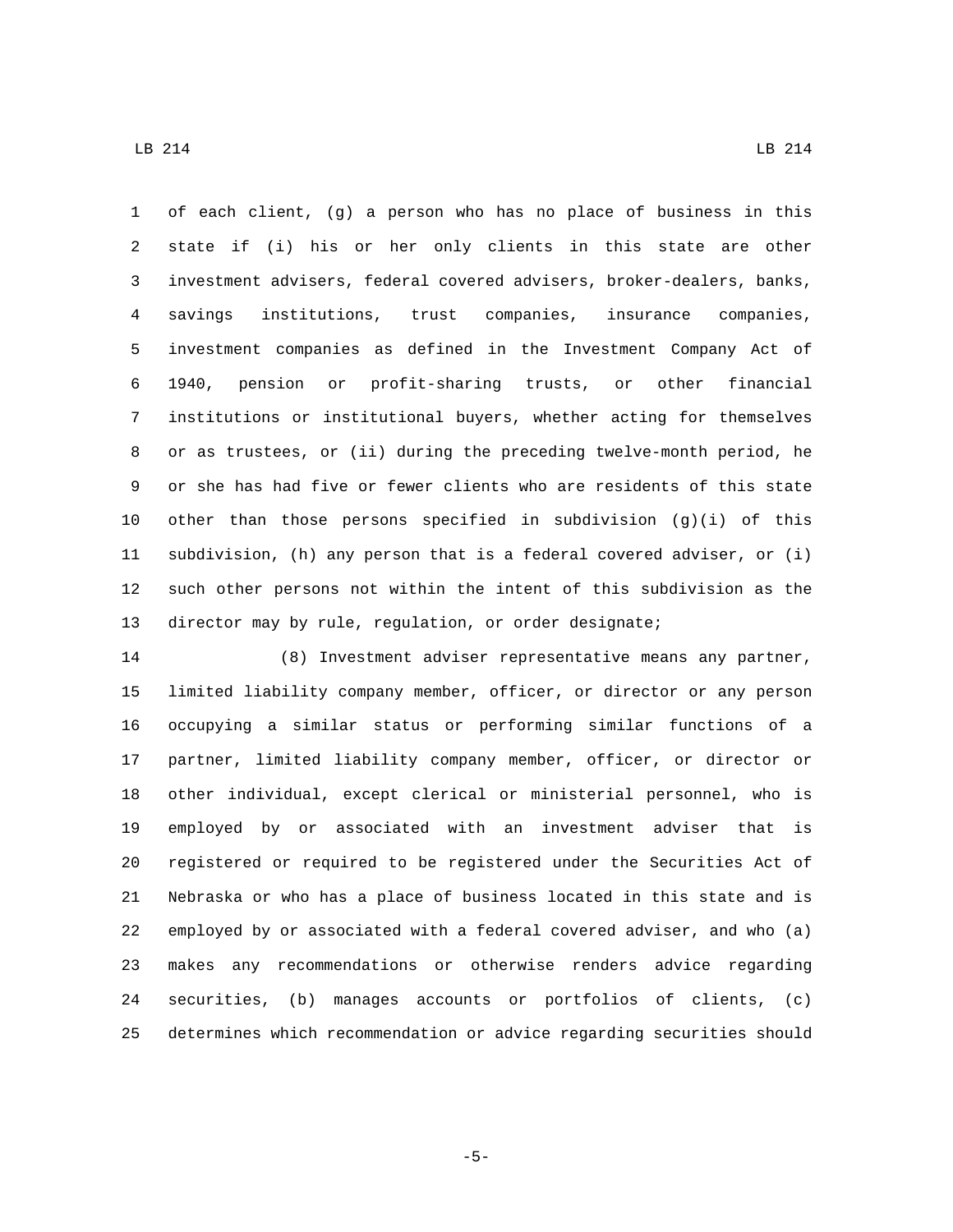be given, (d) solicits, offers, or negotiates for the sale of or sells investment advisory services, or (e) supervises employees who 3 perform any of the foregoing;

 (9) Issuer means any person who issues or proposes to issue any security, except that (a) with respect to certificates of deposit, voting-trust certificates, or collateral-trust certificates or with respect to certificates of interest or shares in an unincorporated investment trust not having a board of directors, or persons performing similar functions, or of the fixed, restricted management, or unit type, the term issuer means the person or persons performing the acts and assuming the duties of depositor or manager pursuant to the provisions of the trust or other agreement or instrument under which the security is issued and (b) with respect to a fractional or pooled interest in a viatical settlement contract, issuer means the person who creates, for the purpose of sale, the fractional or pooled interest. In the case of a viatical settlement contract that is not fractionalized or pooled, issuer means the person effecting a transaction with a purchaser of such contract;

 (10) Issuer-dealer means (a) any issuer located in the State of Nebraska or (b) any issuer which registered its securities by qualification who proposes to sell to the public of the State of Nebraska the securities that it issues without the benefit of another registered broker-dealer. Such securities shall have been approved for sale in the State of Nebraska pursuant to section 8-1104;

(11) Nonissuer means not directly or indirectly for the

-6-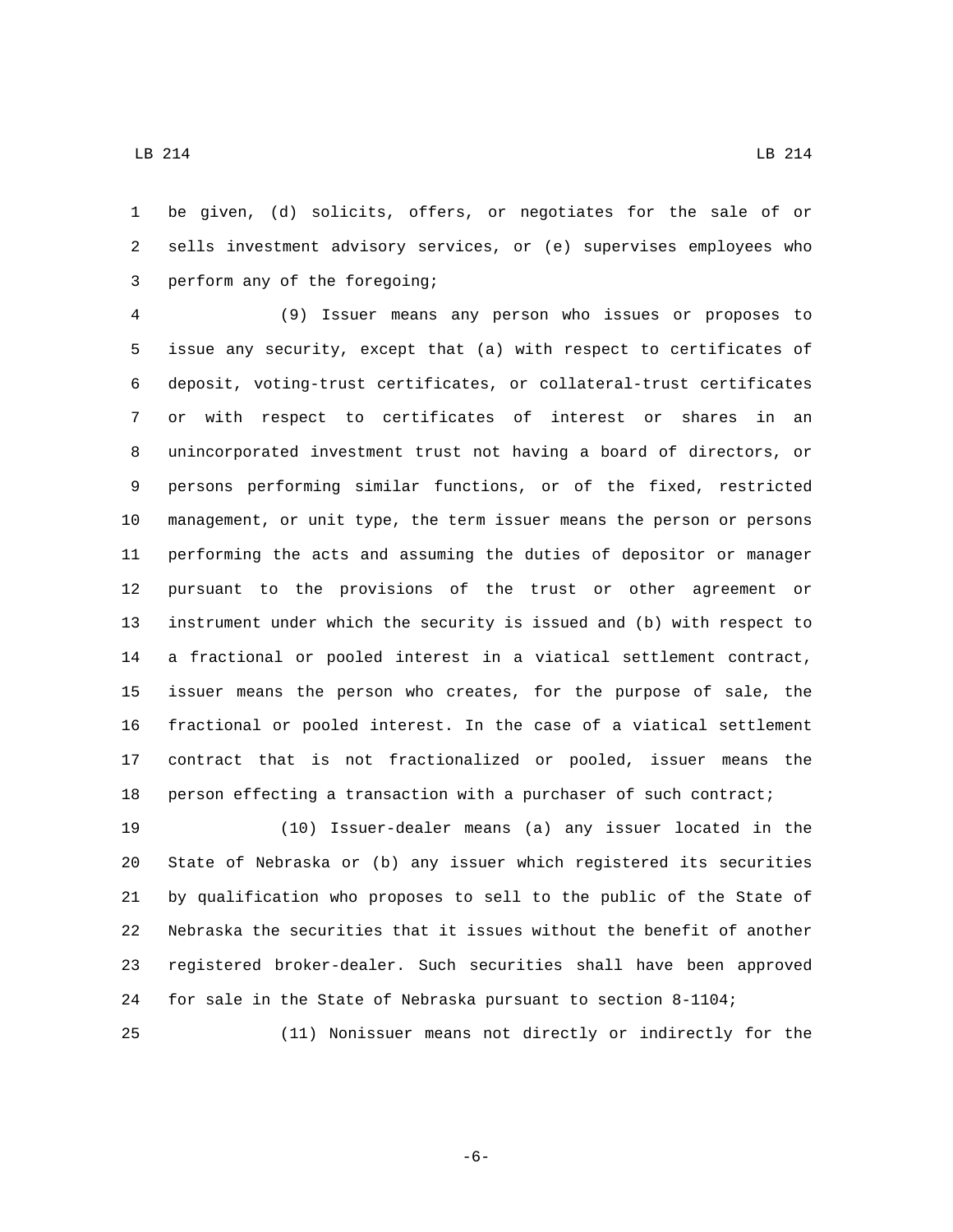1 benefit of the issuer;

 (12) Person means an individual, a corporation, a partnership, a limited liability company, an association, a joint- stock company, a trust in which the interests of the beneficiaries are evidenced by a security, an unincorporated organization, a government, or a political subdivision of a government;

 (13) Sale or sell includes every contract of sale of, contract to sell, or disposition of a security or interest in a security for value. Offer or offer to sell includes every attempt or offer to dispose of, or solicitation of an offer to buy, a security or interest in a security for value. Any security given or delivered with or as a bonus on account of any purchase of securities or any other thing is considered to constitute part of the subject of the purchase and to have been offered and sold for value. A purported gift of assessable stock shall be considered to involve an offer and sale. Every sale or offer of a warrant or right to purchase or subscribe to another security of the same or another issuer, as well as every sale or offer of a security which gives the holder a present or future right or privilege to convert into another security of the same or another issuer, shall be considered to include an offer of 21 the other security;

 (14) Securities Act of 1933, Securities Exchange Act of 1934, Investment Advisers Act of 1940, Investment Company Act of 1940, and Commodity Exchange Act means the federal statutes of those 25 names as amended on or before January 1, 2011; 2013;

 $\text{LB}$  214 LB 214

-7-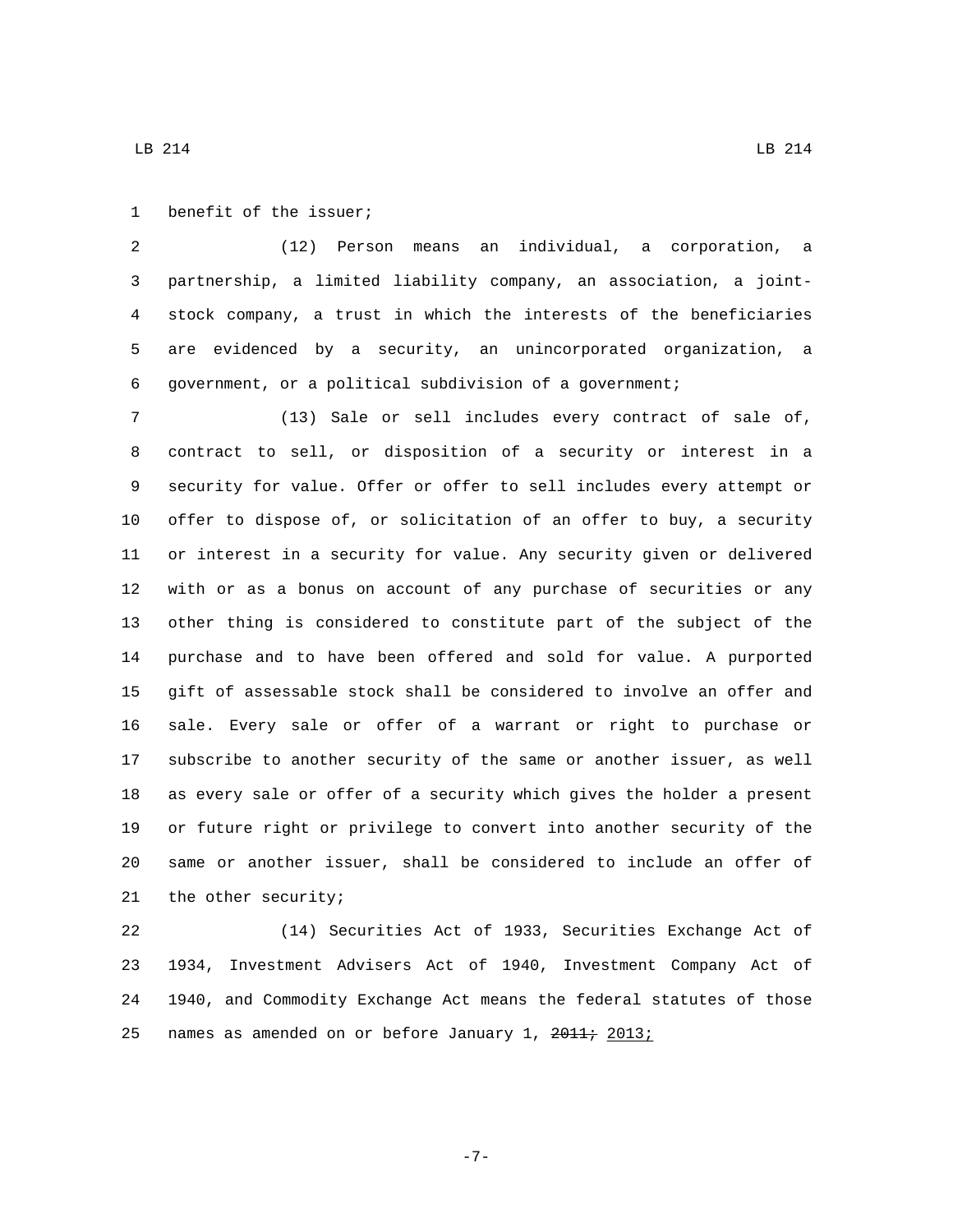(15) Security means any note, stock, treasury stock, bond, debenture, units of beneficial interest in a real estate trust, evidence of indebtedness, certificate of interest or participation in any profit-sharing agreement, collateral-trust certificate, preorganization certificate or subscription, transferable share, investment contract, viatical settlement contract or any fractional or pooled interest in such contract, membership interest in any limited liability company organized under Nebraska law or any other jurisdiction unless otherwise excluded from this definition, voting- trust certificate, certificate of deposit for a security, certificate of interest or participation in an oil, gas, or mining title or lease or in payments out of production under such a title or lease, in general any interest or instrument commonly known as a security, or any certificate of interest or participation in, temporary or interim certificate for, guarantee of, or warrant or right to subscribe to or purchase any of the foregoing. Security does not include any insurance or endowment policy or annuity contract issued by an insurance company. Security also does not include a membership interest in a limited liability company when all of the following exist: (a) The member enters into a written commitment to be engaged actively and directly in the management of the limited liability company; and (b) all members of the limited liability company are actively engaged in the management of the limited liability company; (16) State means any state, territory, or possession of the United States as well as the District of Columbia and Puerto

-8-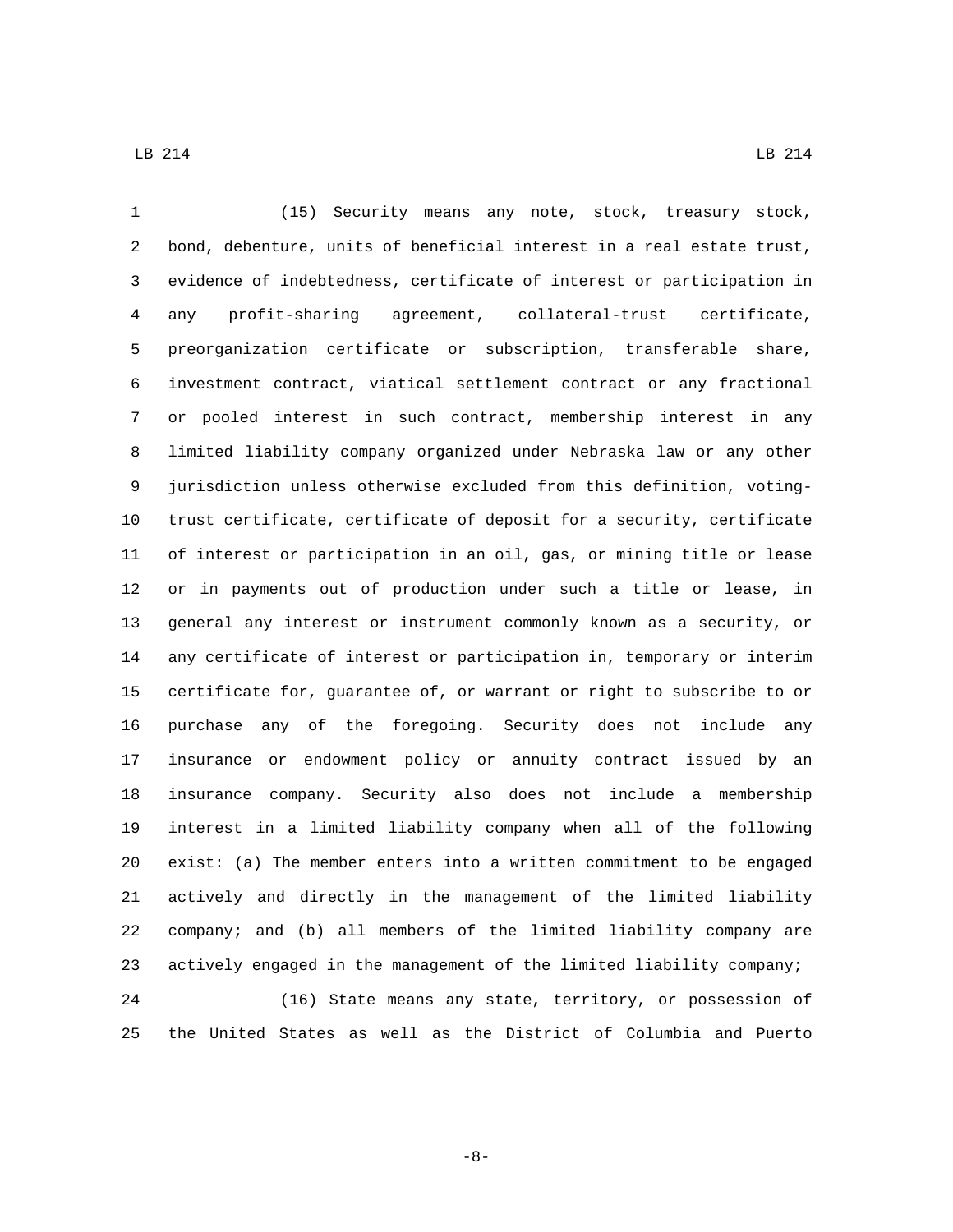(17) Viatical settlement contract means an agreement for the purchase, sale, assignment, transfer, devise, or bequest of all or any portion of the death benefit or ownership of a life insurance policy or contract for consideration which is less than the expected death benefit of the life insurance policy or contract. Viatical settlement contract does not include (a) the assignment, transfer, sale, devise, or bequest of a death benefit of a life insurance policy or contract made by the viator to an insurance company or to a viatical settlement provider or broker licensed pursuant to the Viatical Settlements Act, (b) the assignment of a life insurance policy or contract to a bank, savings bank, savings and loan association, credit union, or other licensed lending institution as collateral for a loan, or (c) the exercise of accelerated benefits pursuant to the terms of a life insurance policy or contract and 16 consistent with applicable law.

 Sec. 2. Section 8-1104, Reissue Revised Statutes of 18 Nebraska, is amended to read:

 8-1104 It shall be unlawful for any person to offer or sell any security in this state unless (1) such security is registered by notification under section 8-1105, by coordination 22 under section  $8-1106<sub>7</sub>$  or by qualification under section  $8-1107$ , (2) the security is exempt under section 8-1110 or is sold in a transaction exempt under section 8-1111, or (3) the security is a 25 federal covered security.

-9-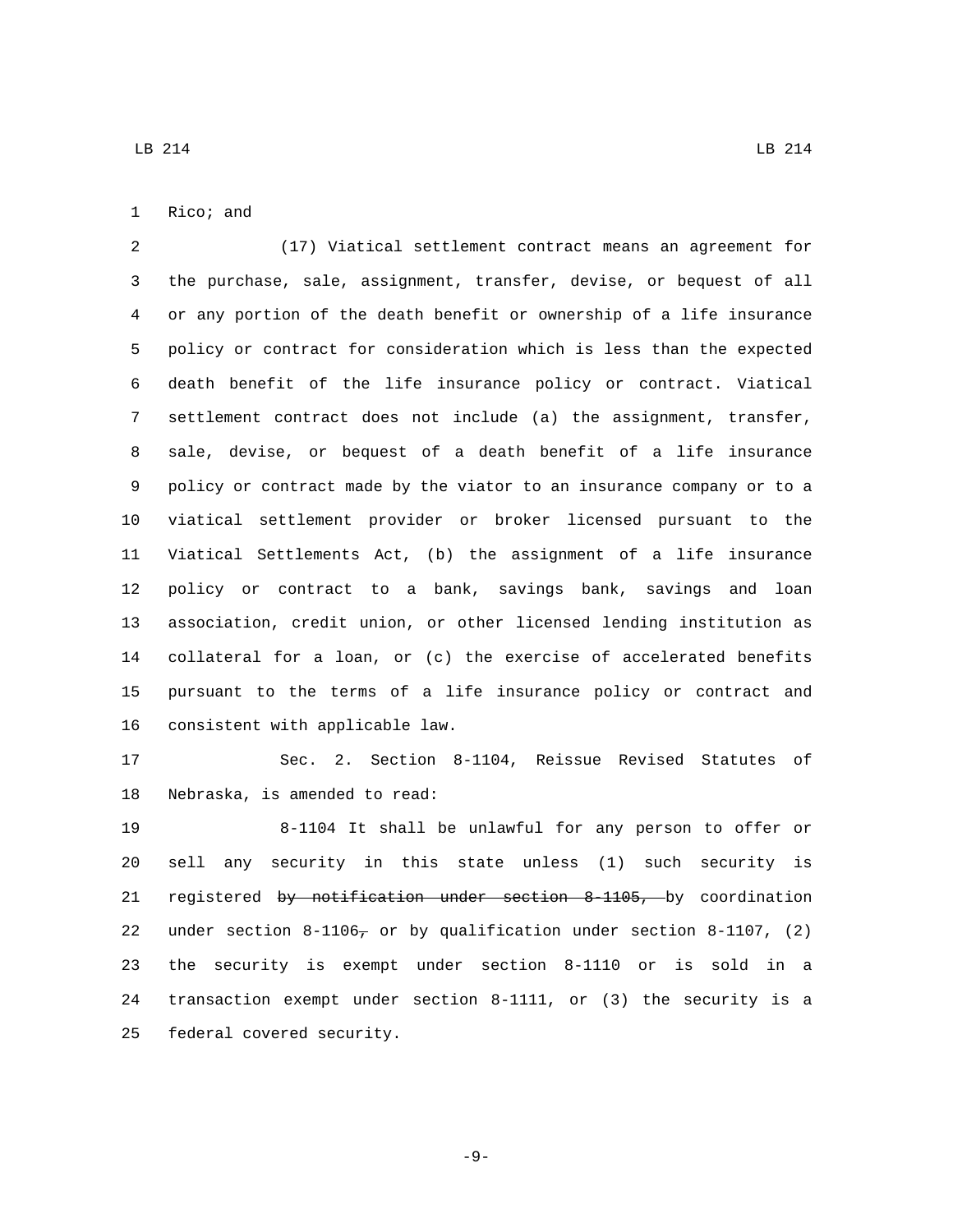Sec. 3. Section 8-1108, Reissue Revised Statutes of 2 Nebraska, is amended to read:

 8-1108 (1) A registration statement may be filed by the issuer, by any other person on whose behalf the offering is to be made, or by a registered broker-dealer. Any document filed under the Securities Act of Nebraska or a predecessor act within five years preceding the filing of a registration statement may be incorporated by reference in the registration statement to the extent that the document is currently accurate. The director may by rule and regulation or order permit the omission of any item of information or 11 document from any registration statement.

 (2) The director may require as a condition of registration by qualification (a) that the proceeds from the sale of the registered security be impounded until the issuer receives a specified amount, (b) that the applicant comply with the federal Securities Act of 1933 if it appears to the director to be in the public interest or that the registered security is or will be offered in such manner as to be subject to such act, (c) such reasonable conditions, restrictions, or limitations upon the offering as may be in the public interest, or (d) that any security issued within the past three years, or to be issued, to a promoter for a consideration substantially different from the public offering price or to any person for a consideration other than cash, be delivered in escrow to him or her or to some other depository satisfactory to him or her under an escrow agreement that the owners of such securities shall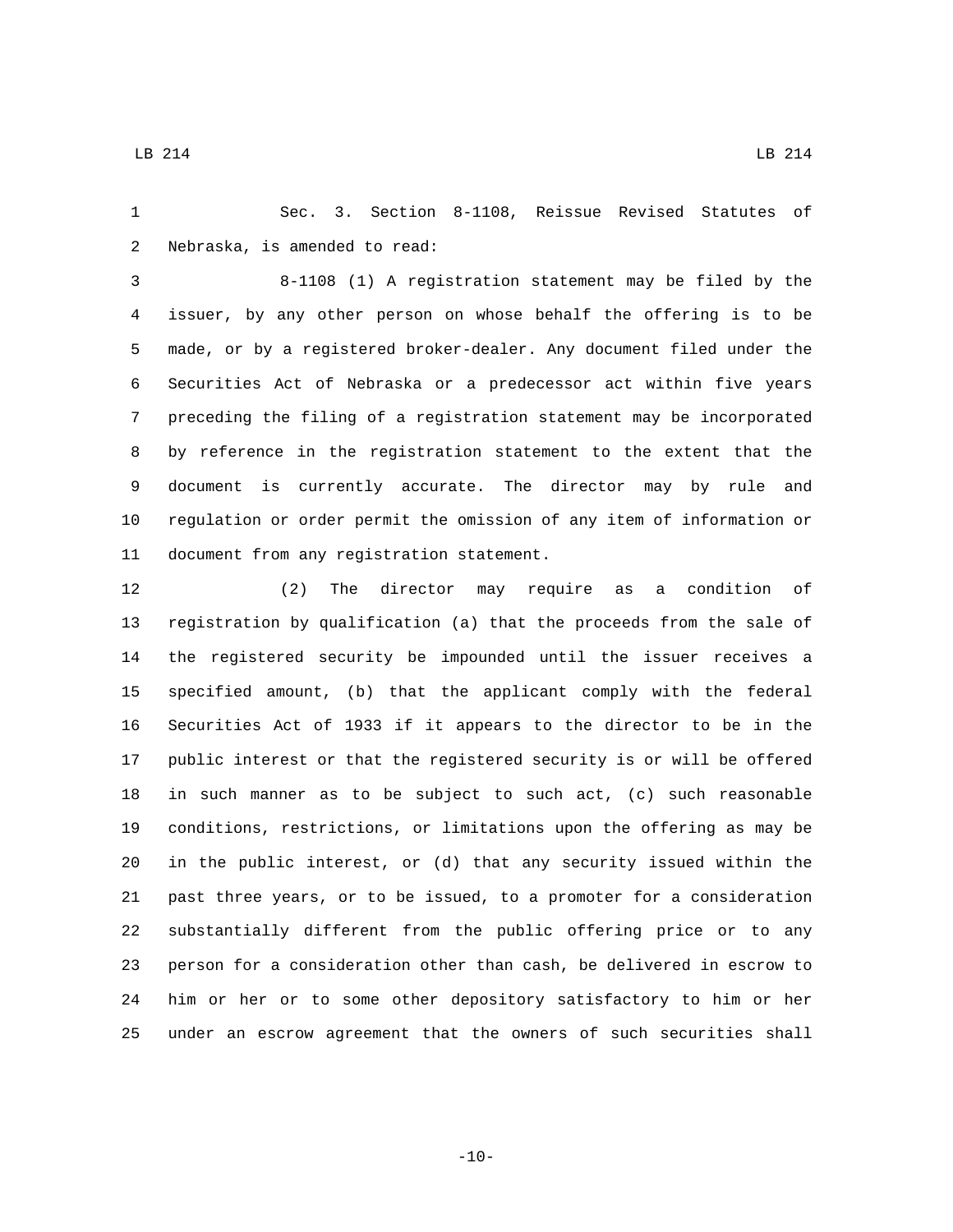not be entitled to sell or transfer such securities or to withdraw such securities from escrow until all other stockholders who have paid for their stock in cash shall have been paid a dividend or dividends aggregating not less than six percent of the initial offering price shown to the satisfaction of the director to have been actually earned on the investment in any common stock so held. The director shall not reject a depository solely because of location in another state. In case of dissolution or insolvency during the time such securities are held in escrow, the owners of such securities shall not participate in the assets until after the owners of all 11 other securities shall have been paid in full.

12 (3) For the registration of securities by notification, 13 coordination<sub>7</sub> or qualification, there shall be paid to the director a registration fee of one-tenth of one percent of the aggregate offering price of the securities which are to be offered in this state, but the fee shall in no case be less than one hundred dollars. When a registration statement is withdrawn before the effective date or a preeffective stop order is entered under section 8-1109, the director shall retain one hundred dollars of the fee. Any issuer who sells securities in this state in excess of the aggregate amount of securities registered may, at the discretion of the director and while such registration is still effective, apply to register the excess securities sold to persons within this state by paying a registration fee of three-tenths of one percent for the difference between the initial fee paid and the fee required in this subsection.

-11-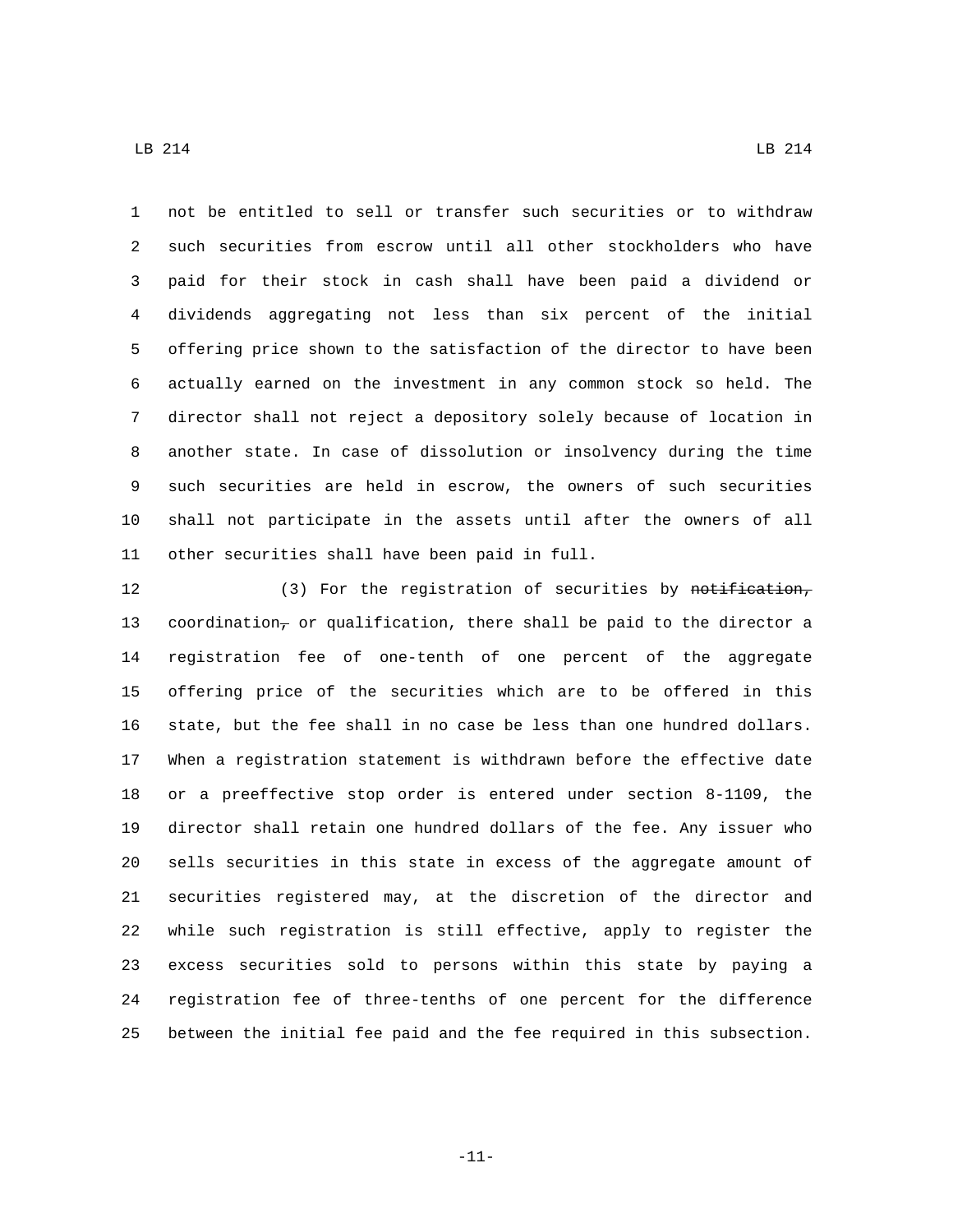Registration of the excess securities, if granted, shall be effective retroactively to the date of the existing registration.

3 (4) When securities are registered by notification, 4 coordination<sub>7</sub> or qualification, they may be offered and sold by a registered broker-dealer. Every registration shall remain effective for one year or until sooner revoked by the director or sooner terminated upon request of the registrant with the consent of the director. All outstanding securities of the same class as a registered security shall be considered to be registered for the purpose of any nonissuer transaction. A registration statement which has become effective may not be withdrawn for one year from its effective date if any securities of the same class are outstanding.

 (5) The director may require the person who filed the registration statement to file reports, not more often than quarterly, to keep reasonably current the information contained in the registration statement and to disclose the progress of the offering with respect to registered securities which are being offered and sold directly by or for the account of the issuer.

 (6) A registration of securities shall be effective for a period of one year or such shorter period as the director may 21 determine.

 Sec. 4. Section 8-1108.02, Reissue Revised Statutes of 23 Nebraska, is amended to read:

 8-1108.02 (1) The director, by rule and regulation or order, may require the filing of any or all of the following

-12-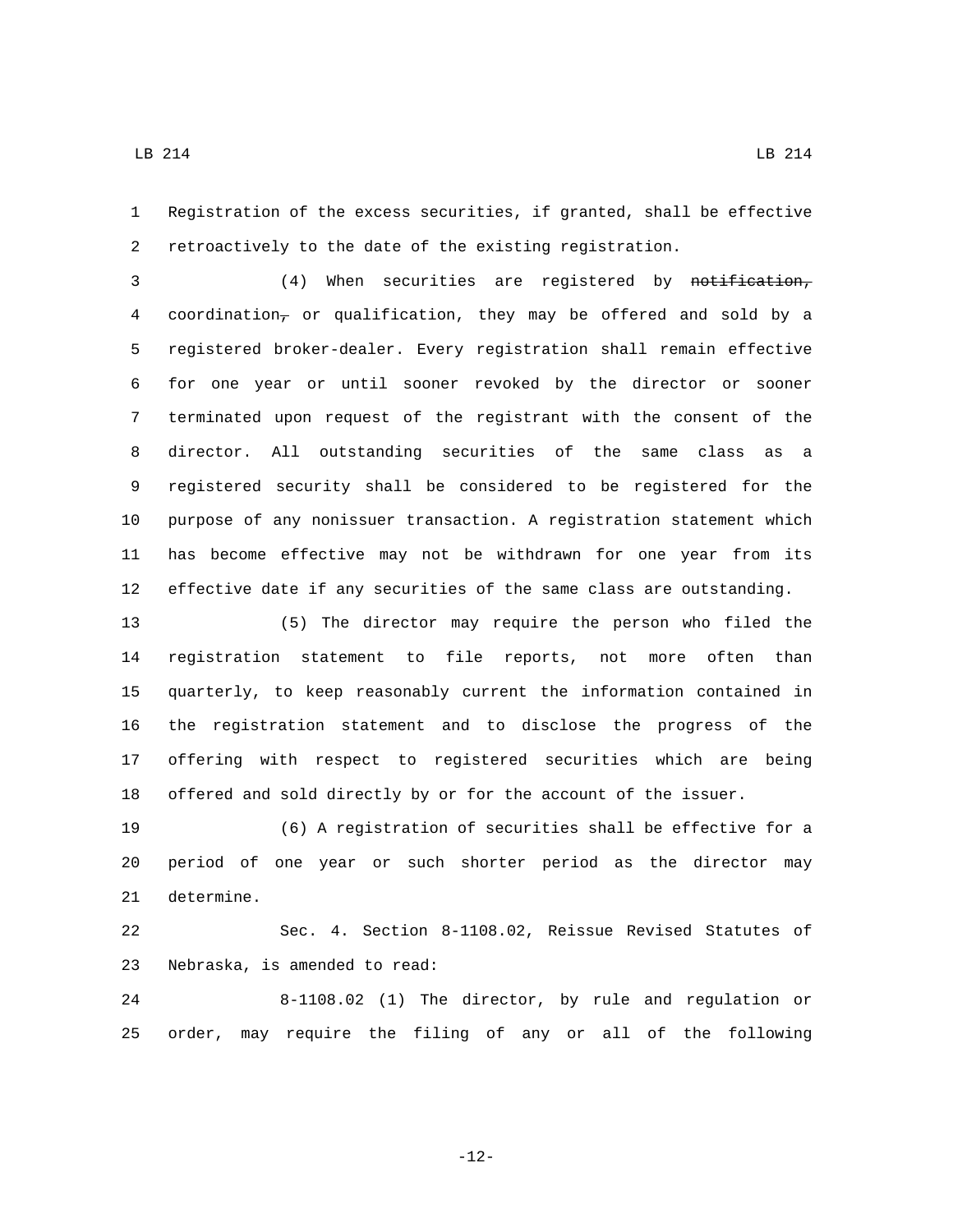documents with respect to a federal covered security under section  $18(b)(2)$  of the Securities Act of 1933:

 (a) Prior to the initial offer of such federal covered security in this state, all documents that are part of a federal registration statement filed with the Securities and Exchange Commission under the Securities Act of 1933, together with a consent to service of process signed by the issuer and with a filing fee as 8 prescribed by section 8-1108.03;

 (b) After the initial offer of such federal covered security in this state, all documents which are part of any amendment to the federal registration statement filed with the Securities and Exchange Commission under the Securities Act of 1933; and

 (c) A sales report of the total amount of such federal covered securities offered or sold in this state, together with the 15 filing fee prescribed by section 8-1108.03.

 (2) With respect to any security that is a federal 17 covered security under section  $\frac{18(b)(4)(D) - 18(b)(4)(E)}{20}$  of the Securities Act of 1933, the director, by rule and regulation or order, may require the issuer to file a notice on SEC Form D and a consent to service of process signed by the issuer no later than fifteen days after the first sale of such federal covered security in this state, together with a filing fee of two hundred dollars.

 (3) The director, by rule and regulation or order, may require the filing of any document filed with the Securities and Exchange Commission under the Securities Act of 1933 with respect to

-13-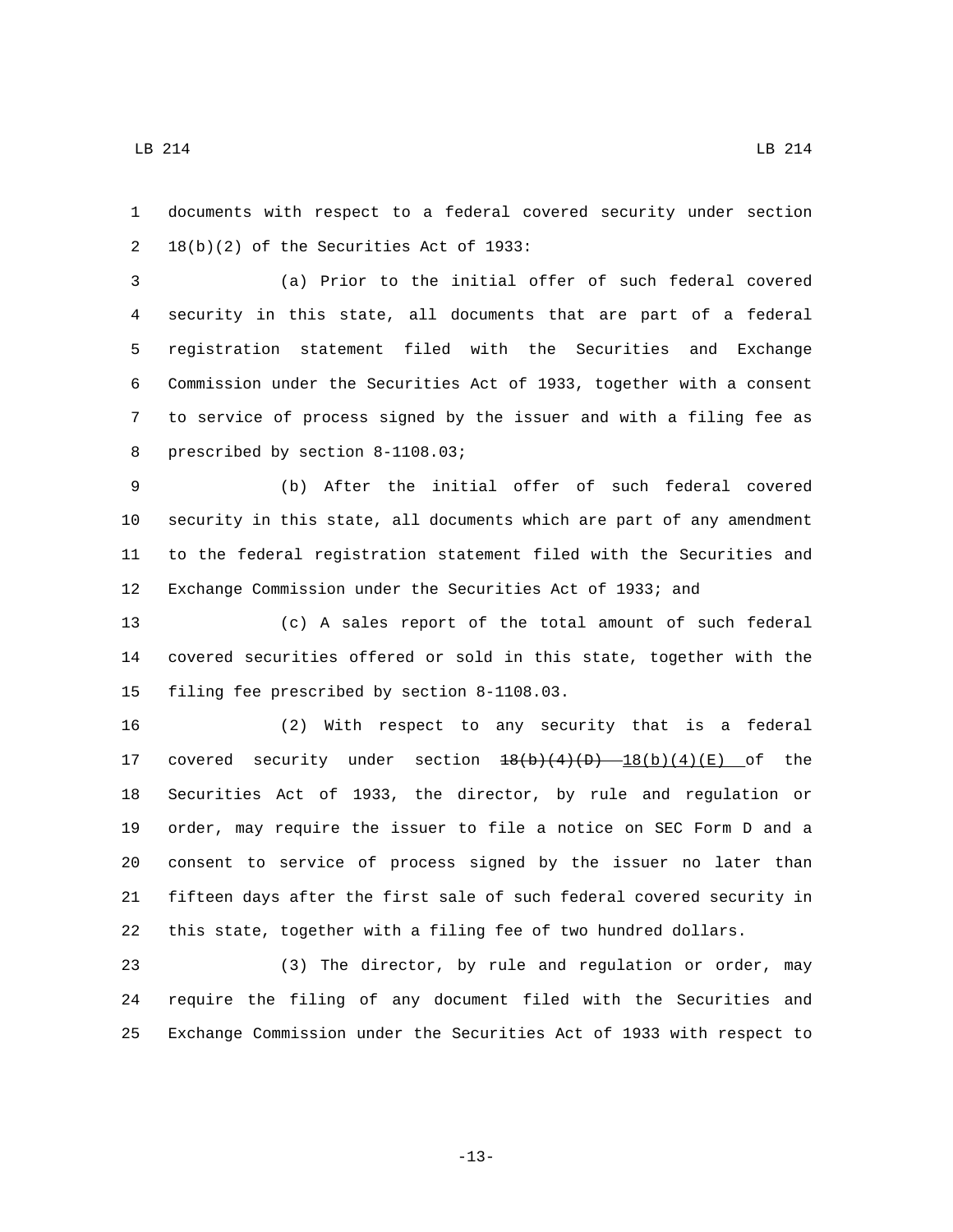1 a federal covered security under section  $18(b)(3)$  or  $(4)$ , except 2 section  $18(b)(4)(E)$ ,  $(A)$ ,  $(B)$ , and  $(C)$  of the Securities Act of 1933, 3 together with a filing fee of two hundred dollars.

 (4) The director may issue a stop order suspending the offer and sale of a federal covered security, except a federal covered security under section 18(b)(1) of the Securities Act of 1933, if he or she finds that (a) the order is in the public interest and (b) there is a failure to comply with any condition established under this section or with any other applicable provision of the 10 Securities Act of Nebraska.

 (5) The director, by rule and regulation or order, may waive any or all of the provisions of this section, except that the director does not have the authority to waive the payment of fees as 14 required by this section.

 (6) No person may bring an action pursuant to section 8-1118 based on the failure of an issuer to file any notice or pay 17 any fee required by this section.

 (7) All federal covered securities offered or sold in this state must be sold through a registered agent of a broker-dealer registered under the Securities Act of Nebraska or by persons duly exempted or excluded from such registration, except that this subsection shall not apply to the offer or sale of a federal covered 23 security under section  $\frac{18(b)(4)(D)-18(b)(4)(E)}{20}$  of the Securities Act of 1933 if no commission or other remuneration is paid directly or 25 indirectly for soliciting any prospective buyer.

-14-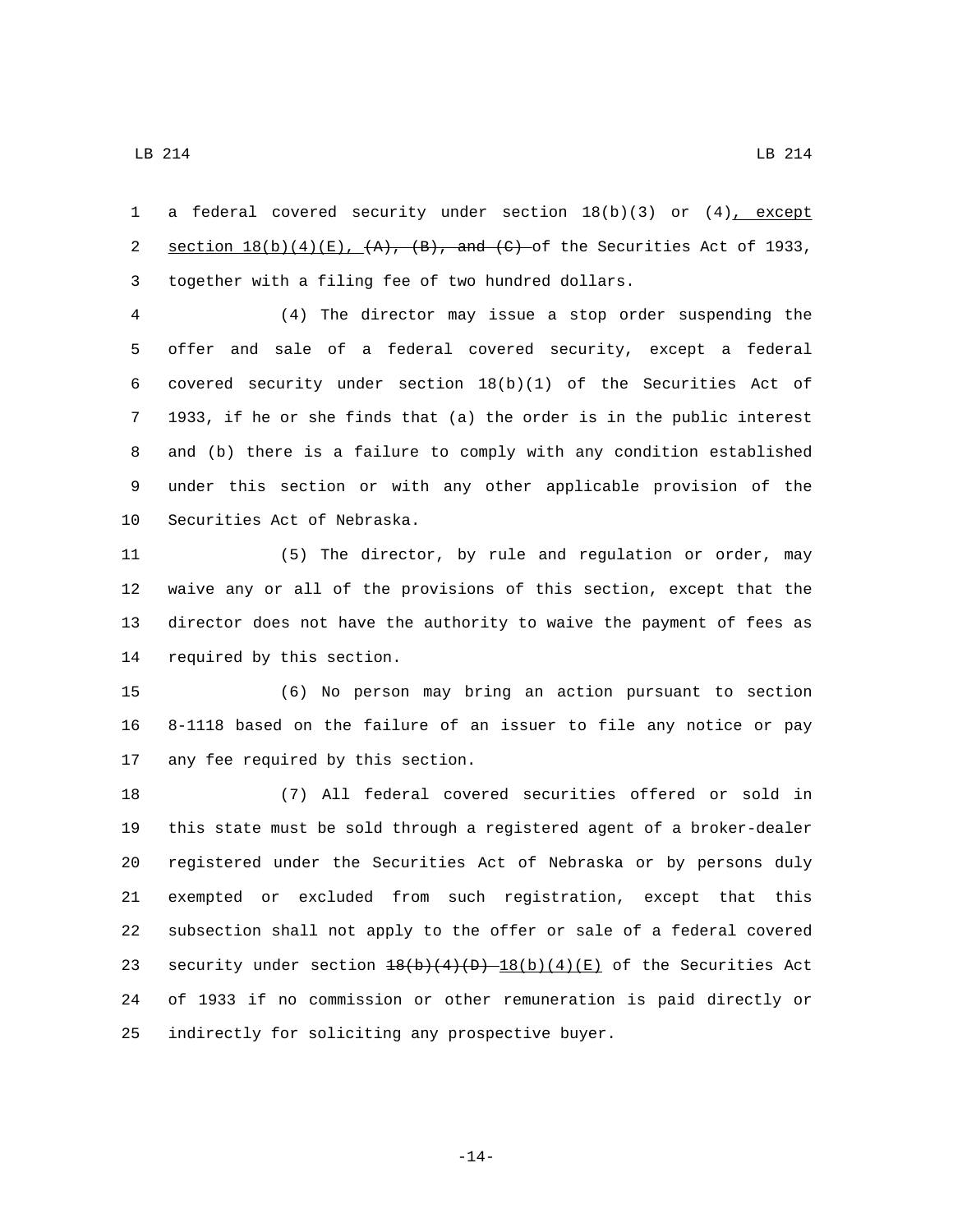Sec. 5. Section 8-1109, Reissue Revised Statutes of 2 Nebraska, is amended to read:

 8-1109 The director may issue a stop order denying effectiveness to, or suspending or revoking the effectiveness of, a registration statement to register securities by notification or coordination if he or she finds that the order is in the public 7 interest and that:

 (1) Any such registration statement registering securities, as of its effective date or as of any earlier date in the case of an order denying effectiveness, is incomplete in any material respect or contains any statement which was, in the light of the circumstances under which it was made, false or misleading with 13 respect to any material fact;

 (2) Any provision of the Securities Act of Nebraska or any rule, order, or condition lawfully imposed under the act has been violated, in connection with the offering by the person filing the registration statement, the issuer, any partner, limited liability company member, officer, or director of the issuer, any person occupying a similar status or performing similar functions, or any person directly or indirectly controlling or controlled by the issuer, but only if the person filing the registration statement is directly or indirectly controlled by or acting for the issuer or any 23 underwriter;

 (3) The security registered or sought to be registered is the subject of a permanent or temporary injunction of any court of

-15-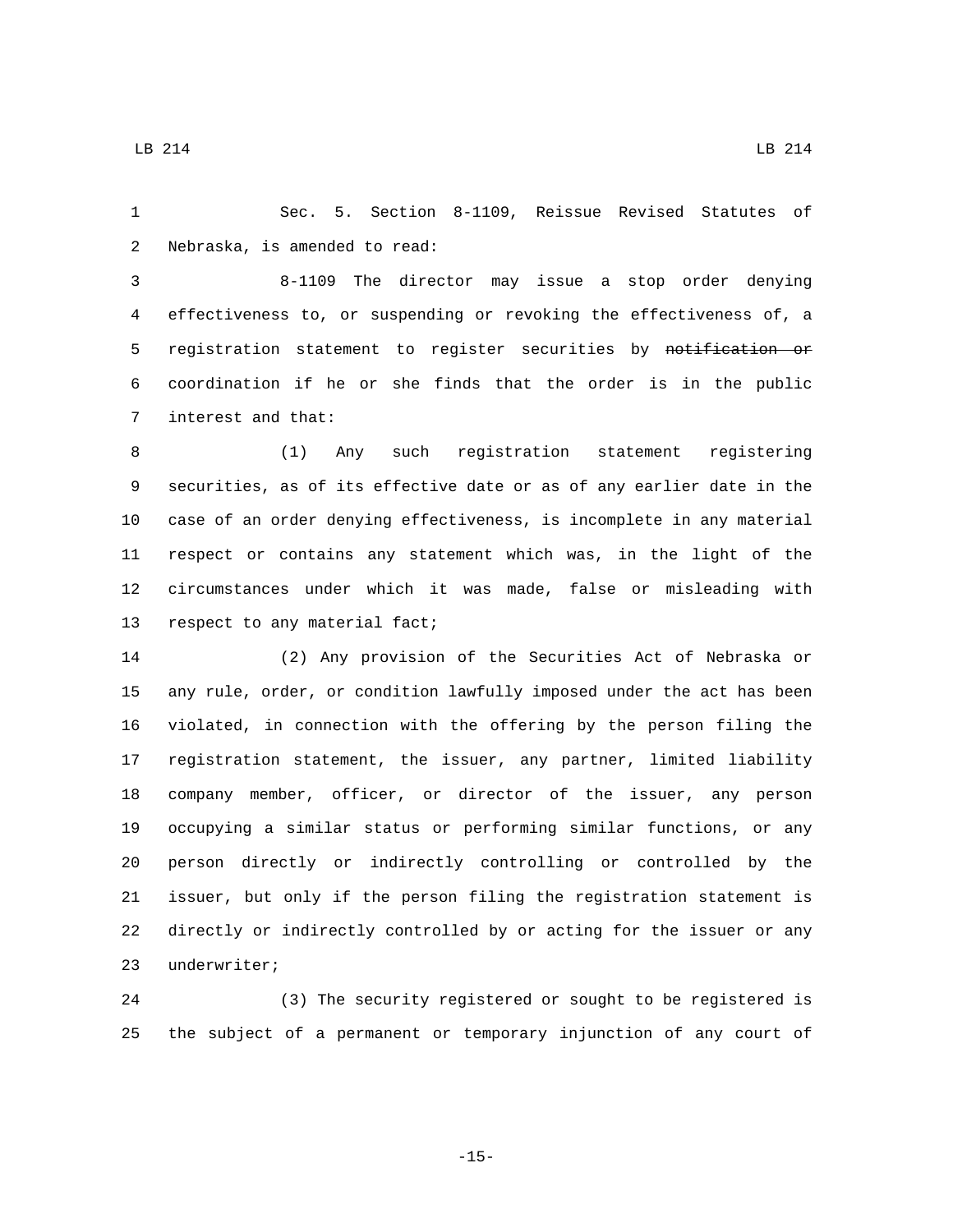competent jurisdiction entered under any other federal or state act applicable to the offering. The director may not institute a proceeding against an effective registration statement under this subdivision more than one year from the date of the injunction relied on, and he or she may not enter an order under this subdivision on the basis of an injunction entered under any other state act unless the injunction was based on facts which would currently constitute a 8 ground for a stop order under this section;

9 (4) When a security is sought to be registered by 10 notification, it is not eligible for such registration;

11  $\sqrt{(5)-(4)}$  When a security is sought to be registered by 12 coordination, there has been a failure to comply with the undertaking 13 required by subdivision  $(2)(g)$  of section 8-1106;

 $(6)$   $(5)$  The applicant or registrant has failed to pay the proper registration fee. The director may enter only a denial order under this subdivision and shall vacate any such order when the deficiency has been corrected. The director may not enter an order against an effective registration statement on the basis of a fact or transaction known to him or her when the registration statement 20 became effective;

21  $(7)-(6)$  The authority of the applicant or registrant to 22 do business has been denied or revoked by any other governmental 23 agency;

24  $(8)$   $(7)$  The issuer's or registrant's literature, 25 circulars, or advertising is misleading, incorrect, incomplete, or

-16-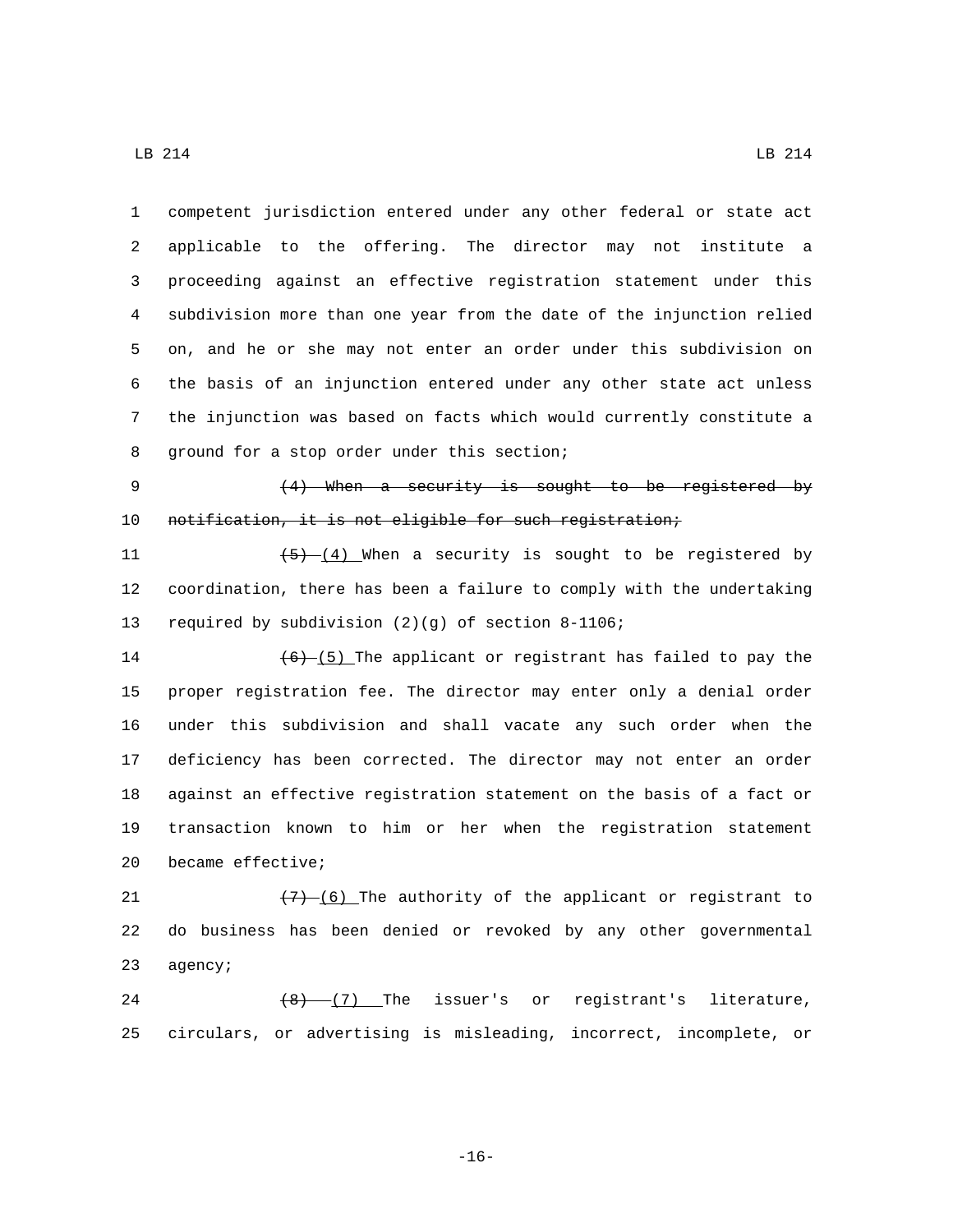1 calculated to deceive the purchaser or investor;

2 (9) (8) All or substantially all the enterprise or business of the issuer, promoter, or guarantor has been found to be unlawful by a final order of a court or administrative agency of 5 competent jurisdiction; or

 $(10)-(9)$  There is a refusal to furnish information required by the director within a reasonable time to be fixed by the 8 director.

 Sec. 6. Section 8-1111, Reissue Revised Statutes of 10 Nebraska, is amended to read:

 8-1111 Except as provided in this section, sections 8-1103 to 8-1109 shall not apply to any of the following 13 transactions:

 (1) Any isolated transaction, whether effected through a 15 broker-dealer or not;

 (2)(a) Any nonissuer transaction by a registered agent of a registered broker-dealer, and any resale transaction by a sponsor of a unit investment trust registered under the Investment Company Act of 1940, in a security of a class that has been outstanding in the hands of the public for at least ninety days if, at the time of 21 the transaction:

 (i) The issuer of the security is actually engaged in business and not in the organization stage or in bankruptcy or receivership and is not a blank check, blind pool, or shell company whose primary plan of business is to engage in a merger or

-17-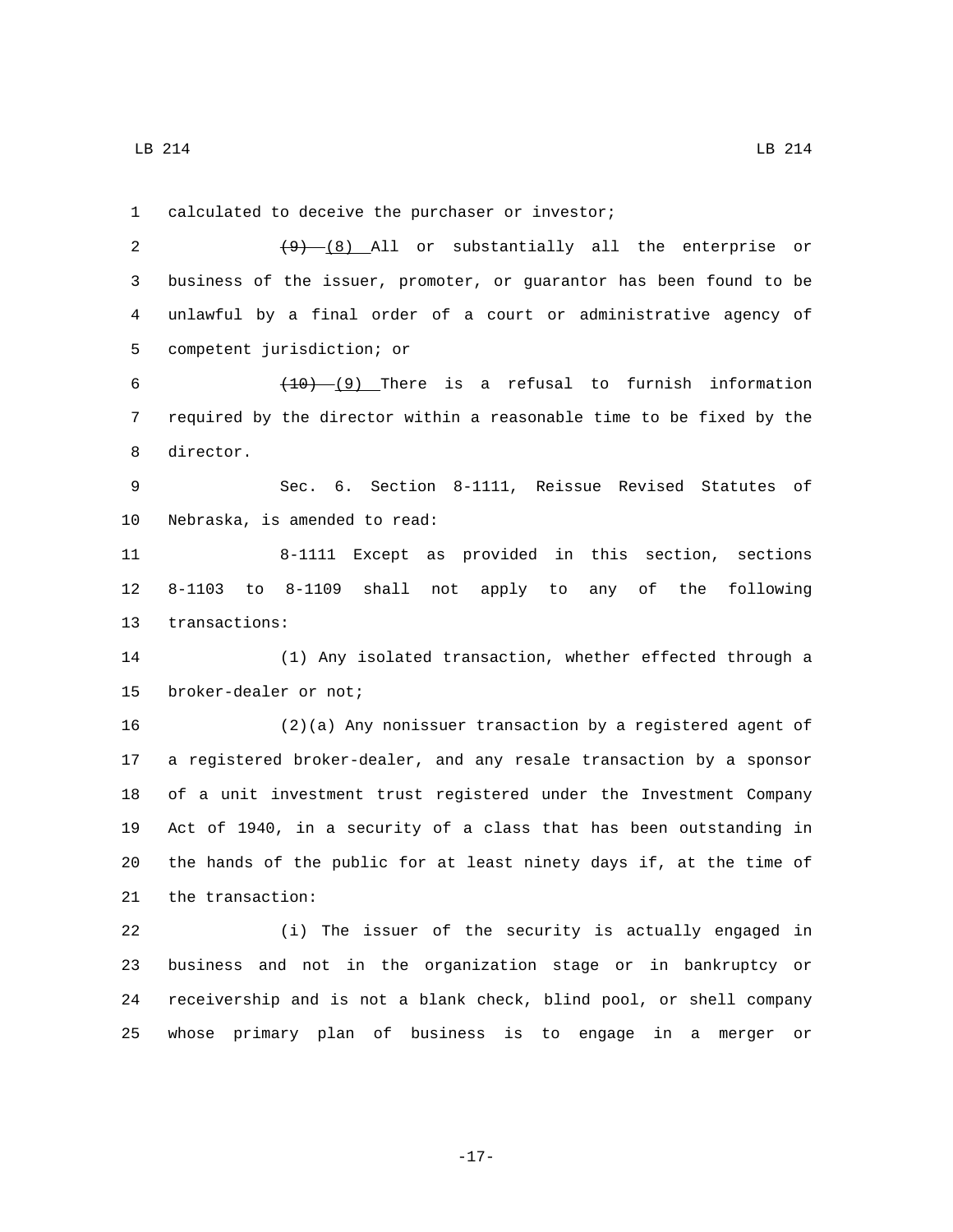combination of the business with, or an acquisition of, an 2 unidentified person or persons; (ii) The security is sold at a price reasonably related 4 to the current market price of the security; (iii) The security does not constitute the whole or part of an unsold allotment to, or a subscription or participation by, the 7 broker-dealer as an underwriter of the security; (iv) A nationally recognized securities manual designated by rule and regulation or order of the director or a document filed with the Securities and Exchange Commission which is publicly available through the Electronic Data Gathering, Analysis, and 12 Retrieval System (EDGAR) contains: (A) A description of the business and operations of the 14 issuer; (B) The names of the issuer's officers and the names of the issuer's directors, if any, or, in the case of a non-United- States issuer, the corporate equivalents of such persons in the 18 issuer's country of domicile; (C) An audited balance sheet of the issuer as of a date within eighteen months or, in the case of a reorganization or merger when parties to the reorganization or merger had such audited balance 22 sheet, a pro forma balance sheet; and (D) An audited income statement for each of the issuer's

 immediately preceding two fiscal years, or for the period of existence of the issuer if in existence for less than two years, or,

-18-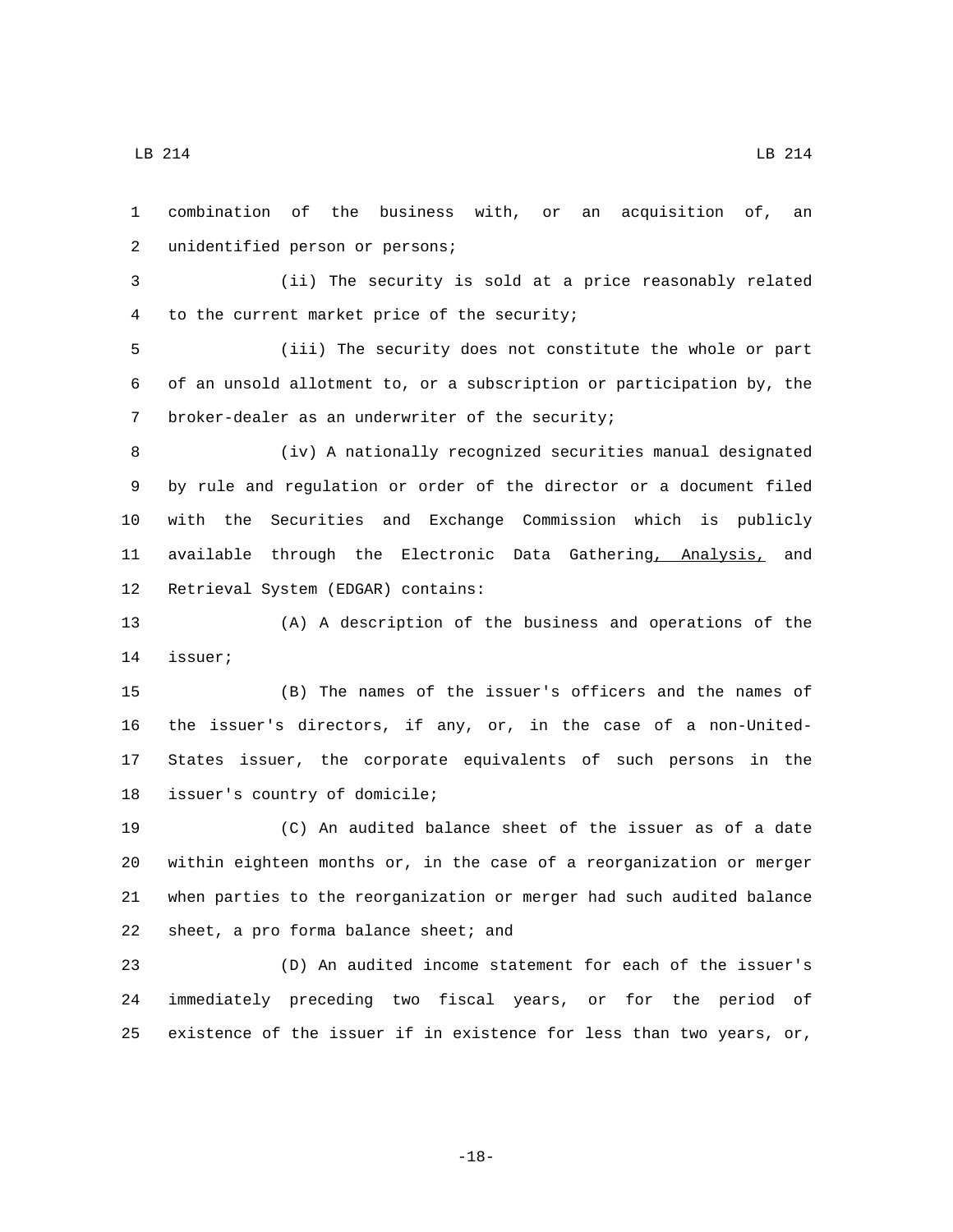in the case of a reorganization or merger when the parties to the reorganization or merger had such audited income statement, a pro 3 forma income statement; and

 (v) The issuer of the security has a class of equity securities listed on a national securities exchange registered under the Securities Exchange Act of 1934 or designated for trading on the National Association of Securities Dealers Automated Quotation System 8 (NASDAQ), unless:

 (A) The issuer of the security is a unit investment trust registered under the Investment Company Act of 1940;

 (B) The issuer of the security has been engaged in continuous business, including predecessors, for at least three 13 years; or

 (C) The issuer of the security has total assets of at least two million dollars based on an audited balance sheet as of a date within eighteen months or, in the case of a reorganization or merger when parties to the reorganization or merger had such audited 18 balance sheet, a pro forma balance sheet; or

 (b) Any nonissuer transaction in a security by a registered agent of a registered broker-dealer if:

 (i) The issuer of the security is actually engaged in business and not in the organization stage or in bankruptcy or receivership and is not a blank check, blind pool, or shell company whose primary plan of business is to engage in a merger or combination of the business with, or an acquisition of, an

-19-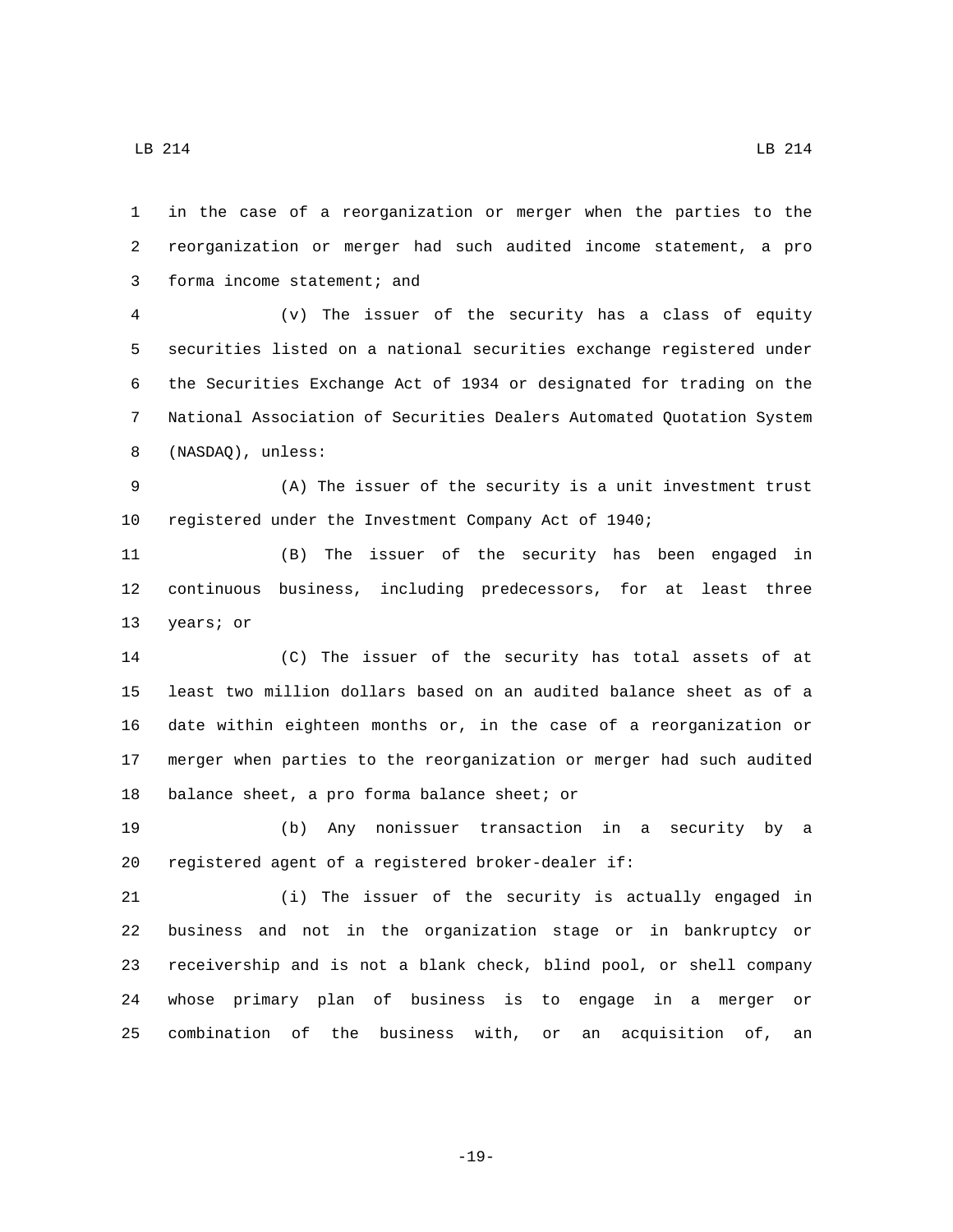1 unidentified person or persons; and

 (ii) The security is senior in rank to the common stock of the issuer both as to payment of dividends or interest and upon dissolution or liquidation of the issuer and such security has been outstanding at least three years and the issuer or any predecessor has not defaulted within the current fiscal year or the three immediately preceding fiscal years in the payment of any dividend, interest, principal, or sinking fund installment on the security when 9 due and payable;

 (3) Any nonissuer transaction effected by or through a registered agent of a registered broker-dealer pursuant to an unsolicited order or offer to buy, but the director may by rule or regulation require that the customer acknowledge upon a specified form that the sale was unsolicited and that a signed copy of each such form be preserved by the broker-dealer for a specified period;

 (4) Any transaction between the issuer or other person on whose behalf the offering is made and an underwriter or among 18 underwriters;

 (5) Any transaction in a bond or other evidence of indebtedness secured by a real or chattel mortgage or deed of trust or by an agreement for the sale of real estate or chattels if the entire mortgage, deed of trust, or agreement, together with all the bonds or other evidences of indebtedness secured thereby, are offered and sold as a unit. Such exemption shall not apply to any transaction in a bond or other evidence of indebtedness secured by a real estate

 $\text{LB}$  214 LB 214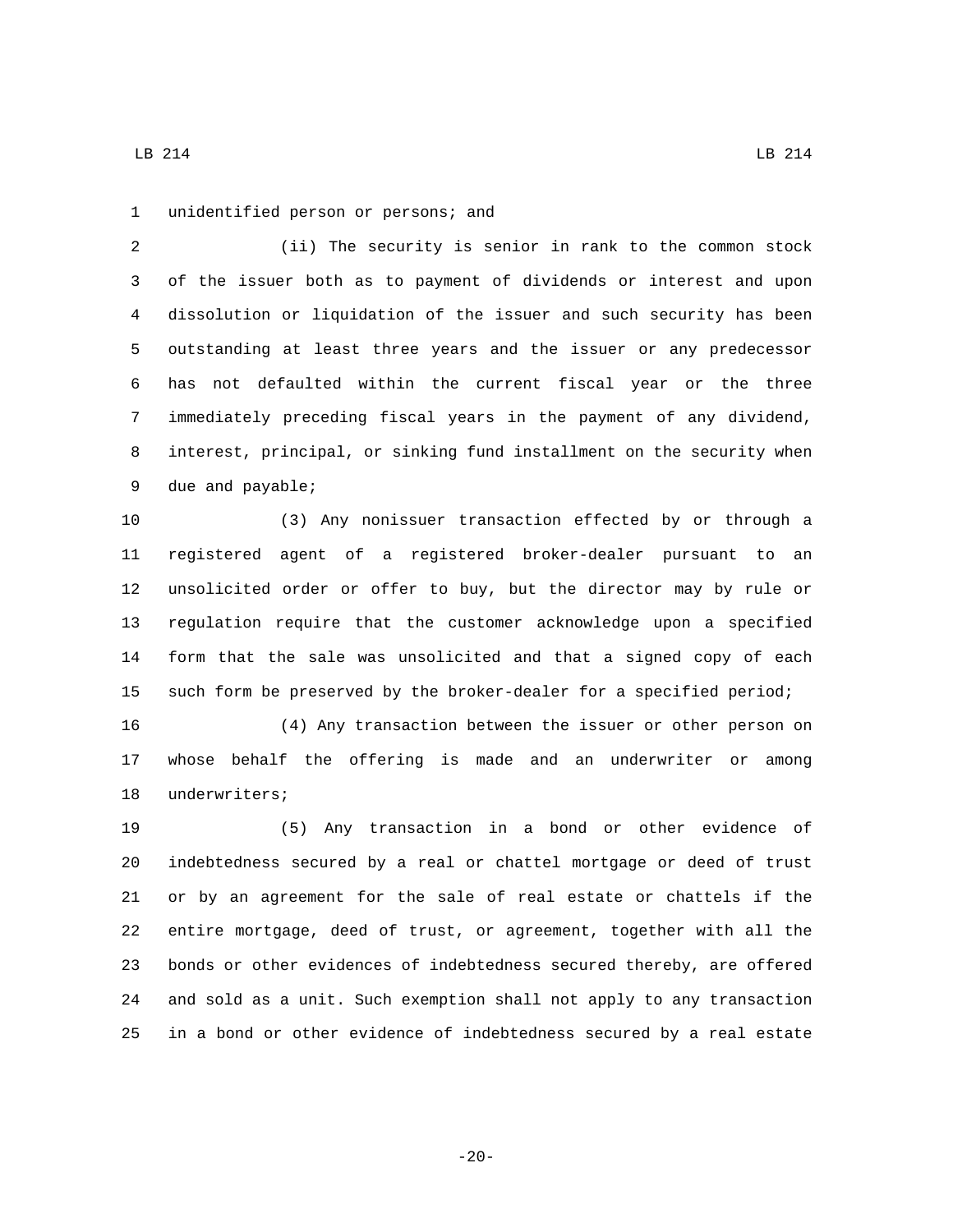mortgage or deed of trust or by an agreement for the sale of real estate if the real estate securing the evidences of indebtedness are parcels of real estate the sale of which requires the subdivision in which the parcels are located to be registered under the Interstate Land Sales Full Disclosure Act, 15 U.S.C. 1701 et seq., as the act 6 existed on January 1,

 (6) Any transaction by an executor, personal representative, administrator, sheriff, marshal, receiver, guardian, 9 or conservator;

 (7) Any transaction executed by a bona fide pledgee without any purpose of evading the Securities Act of Nebraska;

 (8) Any offer or sale to a bank, savings institution, trust company, insurance company, investment company as defined in the Investment Company Act of 1940, pension or profit-sharing trust, or other financial institution or institutional buyer, to an individual accredited investor, or to a broker-dealer, whether the purchaser is acting for itself or in some fiduciary capacity. For purposes of this subdivision, the term "individual accredited investor" means (a) any director, executive officer, or general partner of the issuer of the securities being offered or sold, or any director, executive officer, or general partner of a general partner of that issuer, (b) any manager of a limited liability company that is the issuer of the securities being offered or sold, (c) any natural person whose individual net worth, or joint net worth with that person's spouse, at the time of his or her purchase, exceeds one

-21-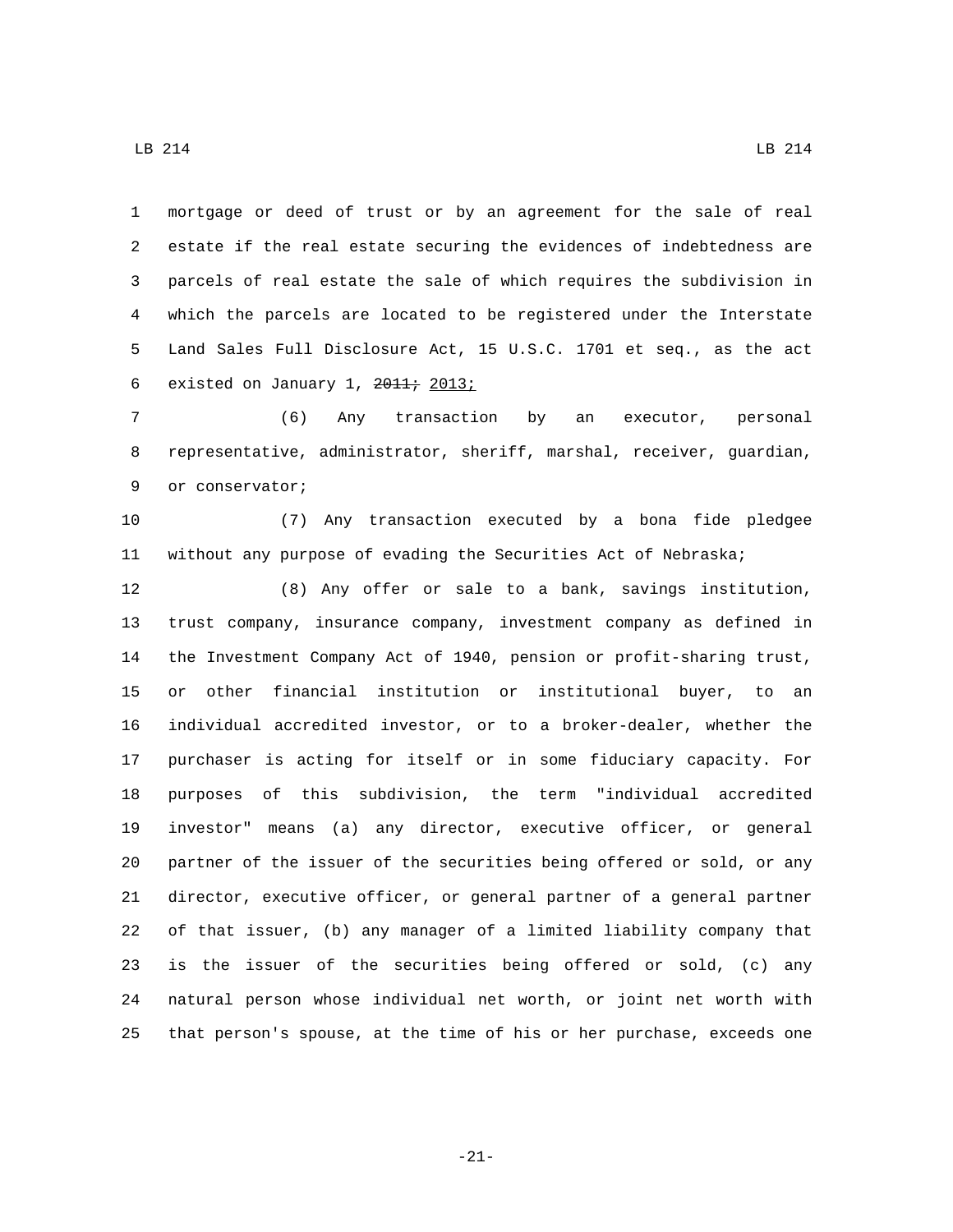million dollars, excluding the value of the primary residence of such person, or (d) any natural person who had an individual income in excess of two hundred thousand dollars in each of the two most recent years or joint income with that person's spouse in excess of three hundred thousand dollars in each of those years and has a reasonable expectation of reaching the same income level in the current year;

 (9)(a) Any transaction pursuant to an offering in which sales are made to not more than fifteen persons, other than those designated in subdivisions (8), (11), and (17) of this section, in this state during any period of twelve consecutive months if (i) the seller reasonably believes that all the buyers are purchasing for investment, (ii) no commission or other remuneration is paid or given directly or indirectly for soliciting any prospective buyer except to a registered agent of a registered broker-dealer, (iii) a notice generally describing the terms of the transaction and containing a representation that the conditions of this exemption are met is filed by the seller with the director within thirty days after the first sale for which this exemption is claimed, except that failure to give such notice may be cured by an order issued by the director in his or her discretion, and (iv) no general or public advertisements or 21 solicitations are made.

 (b) If a seller (i) makes sales pursuant to this subdivision for five consecutive twelve-month periods or (ii) makes sales of at least one million dollars from an offering or offerings pursuant to this subdivision, the seller shall, within ninety days

-22-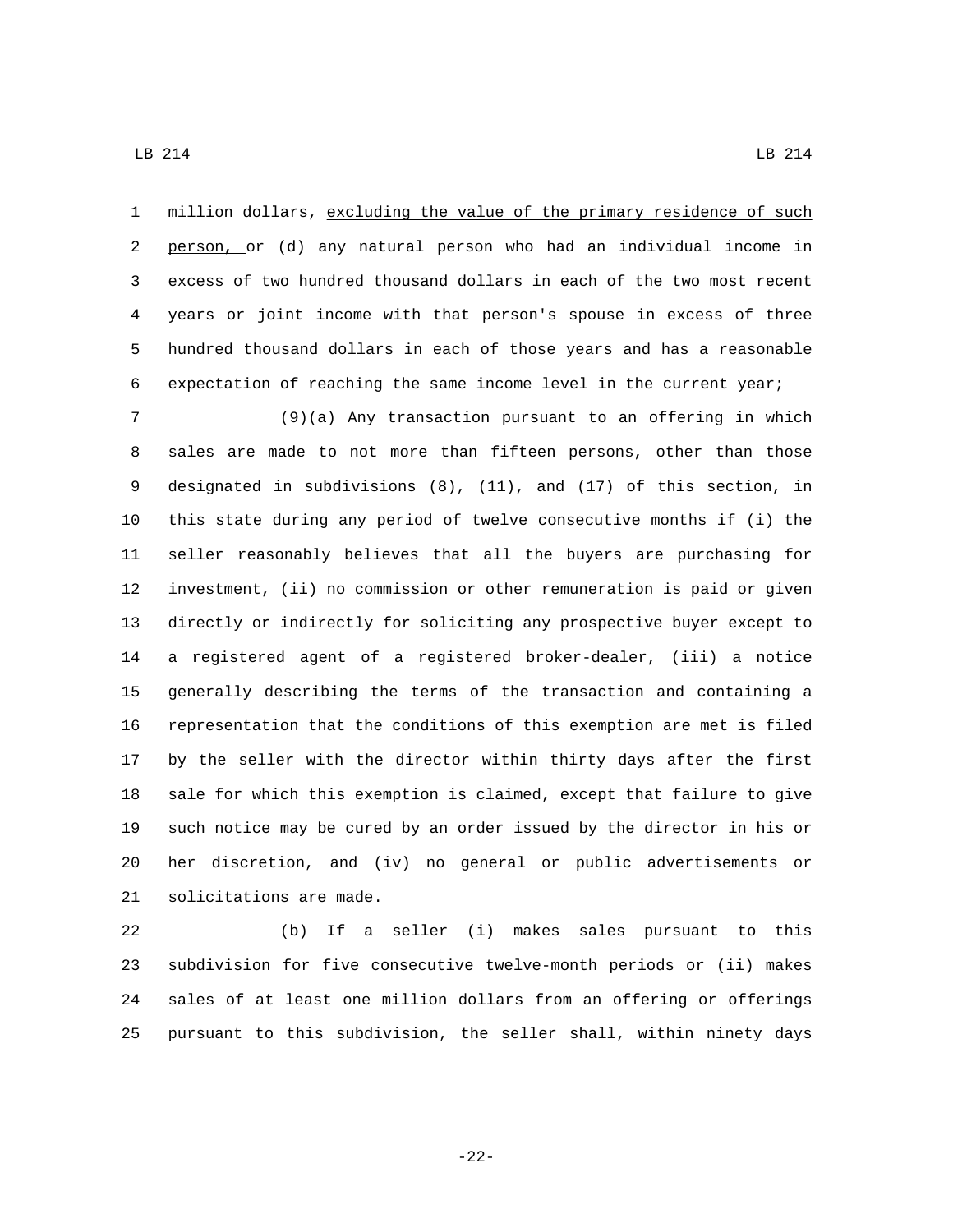after the earlier of either such occurrence, file with the director audited financial statements and a sales report which lists the names and addresses of all purchasers and holders of the seller's securities and the amount of securities held by such persons. Subsequent thereto, such seller shall file audited financial statements and sales reports with the director each time an additional one million dollars in securities is sold pursuant to this subdivision or after the elapse of each additional sixty-month period during which sales are made pursuant to this subdivision;

 (10) Any offer or sale of a preorganization certificate or subscription if (a) no commission or other remuneration is paid or given directly or indirectly for soliciting any prospective subscriber, (b) the number of subscribers does not exceed ten, and 14 (c) no payment is made by any subscriber;

 (11) Any transaction pursuant to an offer to existing security holders of the issuer, including persons who at the time of the transaction are holders of convertible securities, nontransferable warrants, or transferable warrants exercisable within not more than ninety days of their issuance, if (a) no commission or other remuneration, other than a standby commission, is paid or given directly or indirectly for soliciting any security holder in this state or (b) the issuer first files a notice specifying the terms of the offer and the director does not by order disallow the exemption 24 within the next five full business days;

(12) Any offer, but not a sale, of a security for which

-23-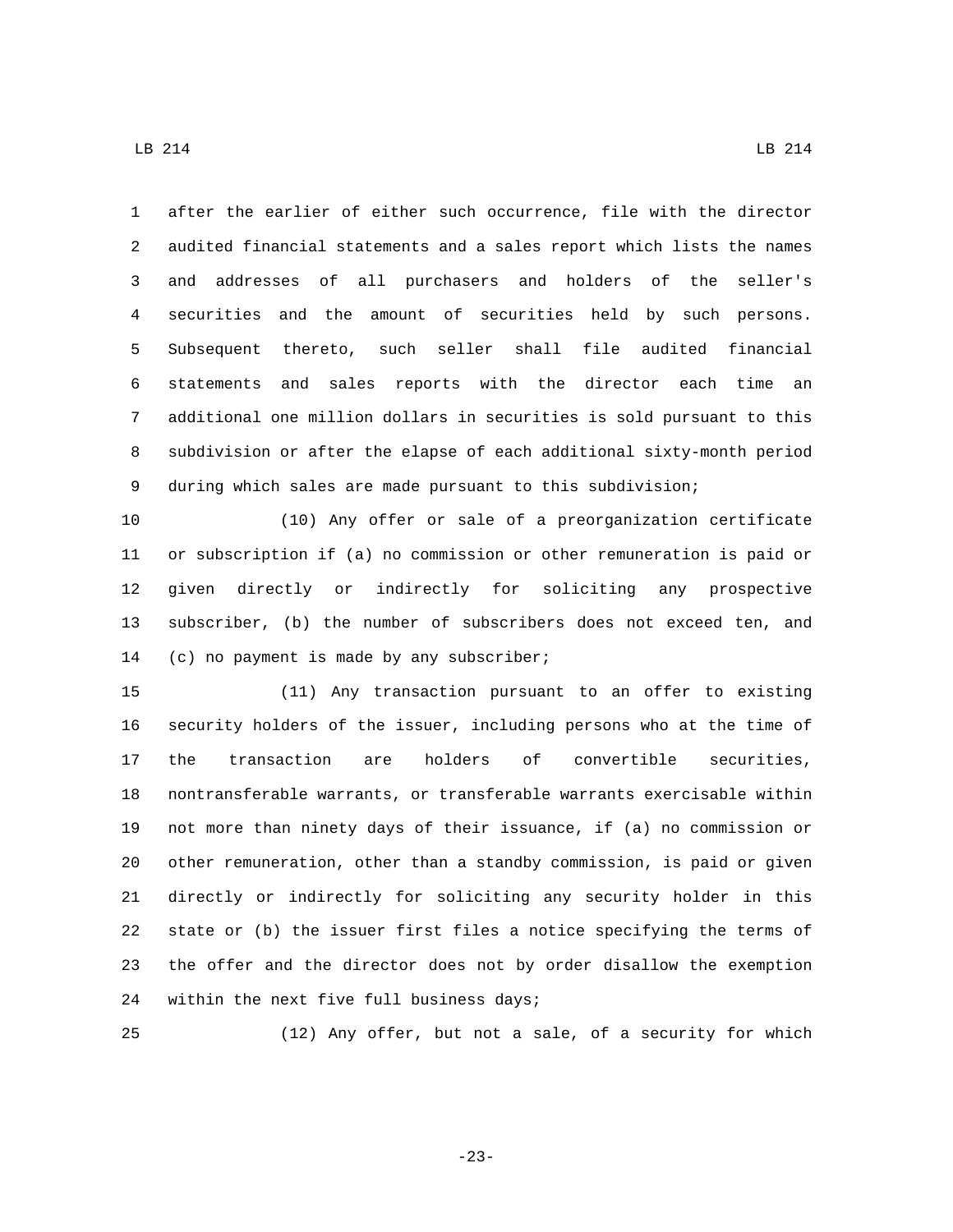registration statements have been filed under both the Securities Act of Nebraska and the Securities Act of 1933 if no stop order or refusal order is in effect and no public proceeding or examination looking toward such an order is pending under either the Securities 5 Act of Nebraska or the Securities Act of 1933;

 (13) The issuance of any stock dividend, whether the corporation distributing the dividend is the issuer of the stock or not, if nothing of value is given by the stockholders for the distribution other than the surrender of a right to a cash dividend when the stockholder can elect to take a dividend in cash or stock;

 (14) Any transaction incident to a right of conversion or a statutory or judicially approved reclassification, recapitalization, reorganization, quasi-reorganization, stock split, reverse stock split, merger, consolidation, or sale of assets;

 (15) Any transaction involving the issuance for cash of any evidence of ownership interest or indebtedness by an agricultural cooperative formed as a corporation under section 21-1301 or 21-1401 if the issuer has first filed a notice of intention to issue with the director and the director has not by order, mailed to the issuer by certified or registered mail within ten business days after receipt 21 thereof, disallowed the exemption;

 (16) Any transaction in this state not involving a public offering when (a) there is no general or public advertising or solicitation, (b) no commission or remuneration is paid directly or indirectly for soliciting any prospective buyer, except to a

-24-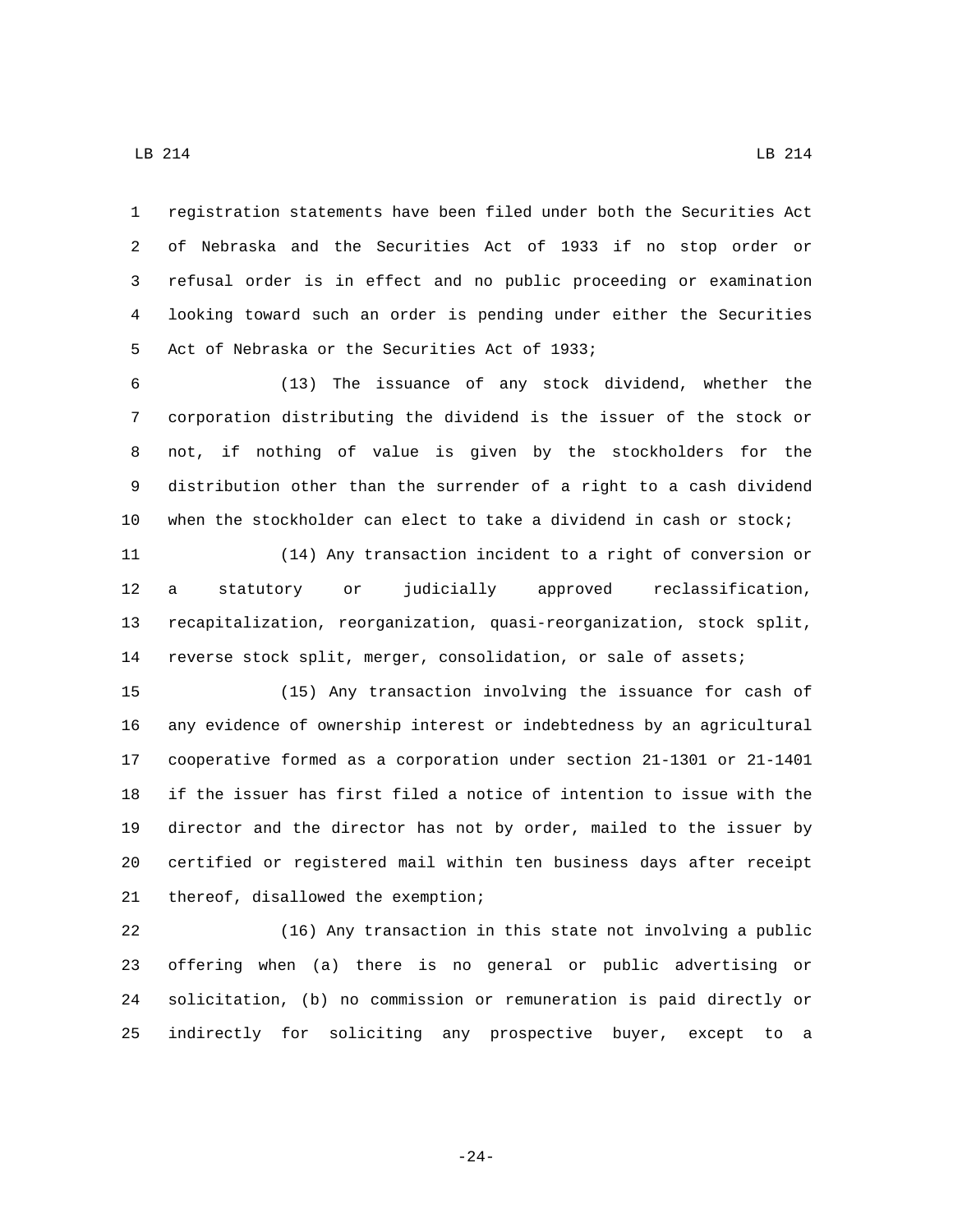registered agent of a registered broker-dealer or registered issuer- dealer, (c) a notice generally describing the terms of the transaction and containing a representation that the conditions of this exemption are met is filed by the seller with the director within thirty days after the first sale for which this exemption is claimed, except that failure to give such notice may be cured by an order issued by the director in his or her discretion, (d) a filing fee of two hundred dollars is paid at the time of filing the notice, and (e) any such transaction is effected in accordance with rules and regulations adopted and promulgated by the director relating to this section when the director finds in adopting and promulgating such rules and regulations that the applicability of sections 8-1104 to 8-1107 is not necessary or appropriate in the public interest or for the protection of investors. For purposes of this subdivision, not involving a public offering means any offering in which the seller has reason to believe that the securities purchased are taken for investment and in which each offeree, by reason of his or her knowledge about the affairs of the issuer or otherwise, does not require the protections afforded by registration under sections 8-1104 to 8-1107 in order to make a reasonably informed judgment with 21 respect to such investment;

 (17) The issuance of any investment contract issued in connection with an employee's stock purchase, savings, pension, profit-sharing, or similar benefit plan if no commission or other remuneration is paid or given directly or indirectly for soliciting

-25-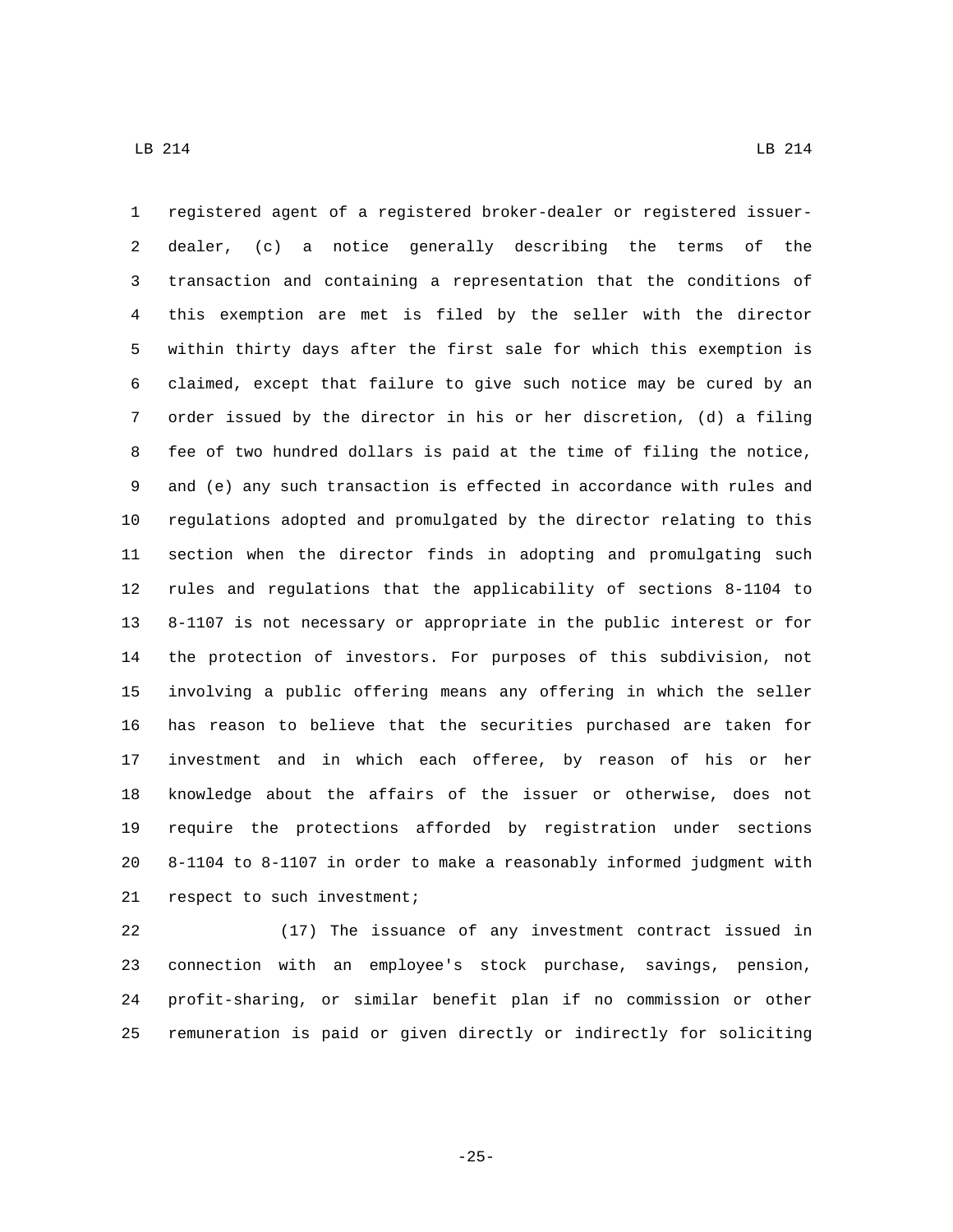any prospective buyer except to a registered agent of a registered 2 broker-dealer;

 (18) Any interest in a common trust fund or similar fund maintained by a bank or trust company organized and supervised under the laws of any state or a bank organized under the laws of the United States for the collective investment and reinvestment of funds contributed to such common trust fund or similar fund by the bank or trust company in its capacity as trustee, personal representative, administrator, or guardian and any interest in a collective investment fund or similar fund maintained by the bank or trust company for the collective investment of funds contributed to such collective investment fund or similar fund by the bank or trust company in its capacity as trustee or agent which interest is issued in connection with an employee's savings, pension, profit-sharing, or similar benefit plan or a self-employed person's retirement plan, if a notice generally describing the terms of the collective investment fund or similar fund is filed by the bank or trust company with the director within thirty days after the establishment of the fund. Failure to give the notice may be cured by an order issued by the 20 director in his or her discretion;

 (19) Any transaction in which a United States Series EE Savings Bond is given or delivered with or as a bonus on account of 23 any purchase of any item or thing;

 (20) Any transaction in this state not involving a public offering by a Nebraska issuer selling solely to Nebraska residents,

 $\text{LB}$  214 LB 214

-26-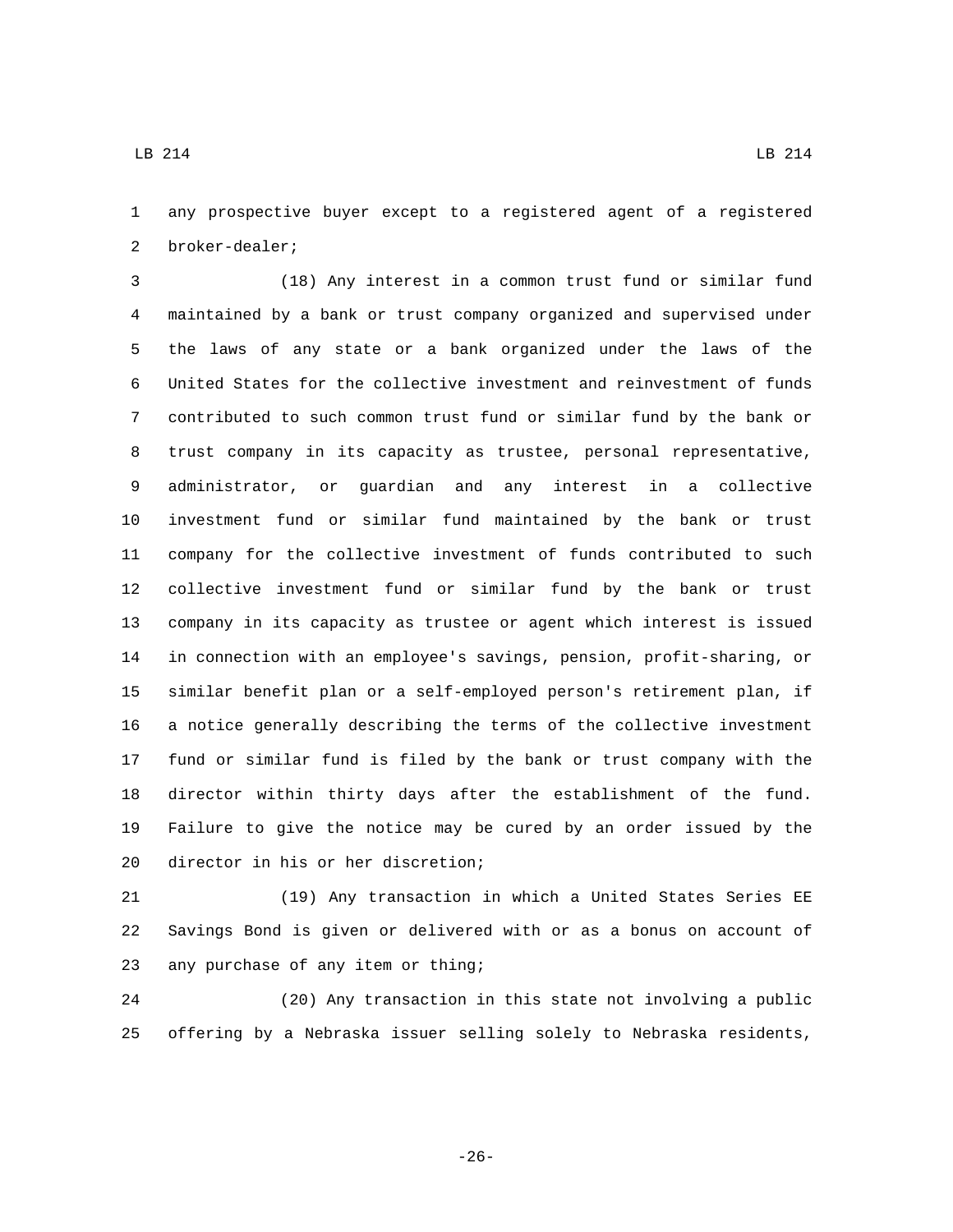when (a) any such transaction is effected in accordance with rules and regulations adopted and promulgated by the director relating to this section when the director finds in adopting and promulgating such rules and regulations that the applicability of sections 8-1104 to 8-1107 is not necessary or appropriate in the public interest or for the protection of investors, (b) no commission or remuneration is paid directly or indirectly for soliciting any prospective buyer, except to a registered agent of a registered broker-dealer or registered issuer-dealer, (c) a notice generally describing the terms of the transaction and containing a representation that the conditions of this exemption are met is filed by the seller with the director no later than twenty days prior to any sales for which this exemption is claimed, except that failure to give such notice may be cured by an order issued by the director in his or her discretion, (d) a filing fee of two hundred dollars is paid at the time of filing the notice, and (e) there is no general or public advertising or 17 solicitation;

 (21) Any transaction by a person who is an organization 19 described in section  $501(c)(3)$  of the Internal Revenue Code as defined in section 49-801.01 involving an offering of interests in a 21 fund described in section  $3(c)(10)(B)$  of the Investment Company Act of 1940 solely to persons who are organizations described in section 501(c)(3) of the Internal Revenue Code as defined in section 49-801.01 when (a) there is no general or public advertising or solicitation, (b) a notice generally describing the terms of the

-27-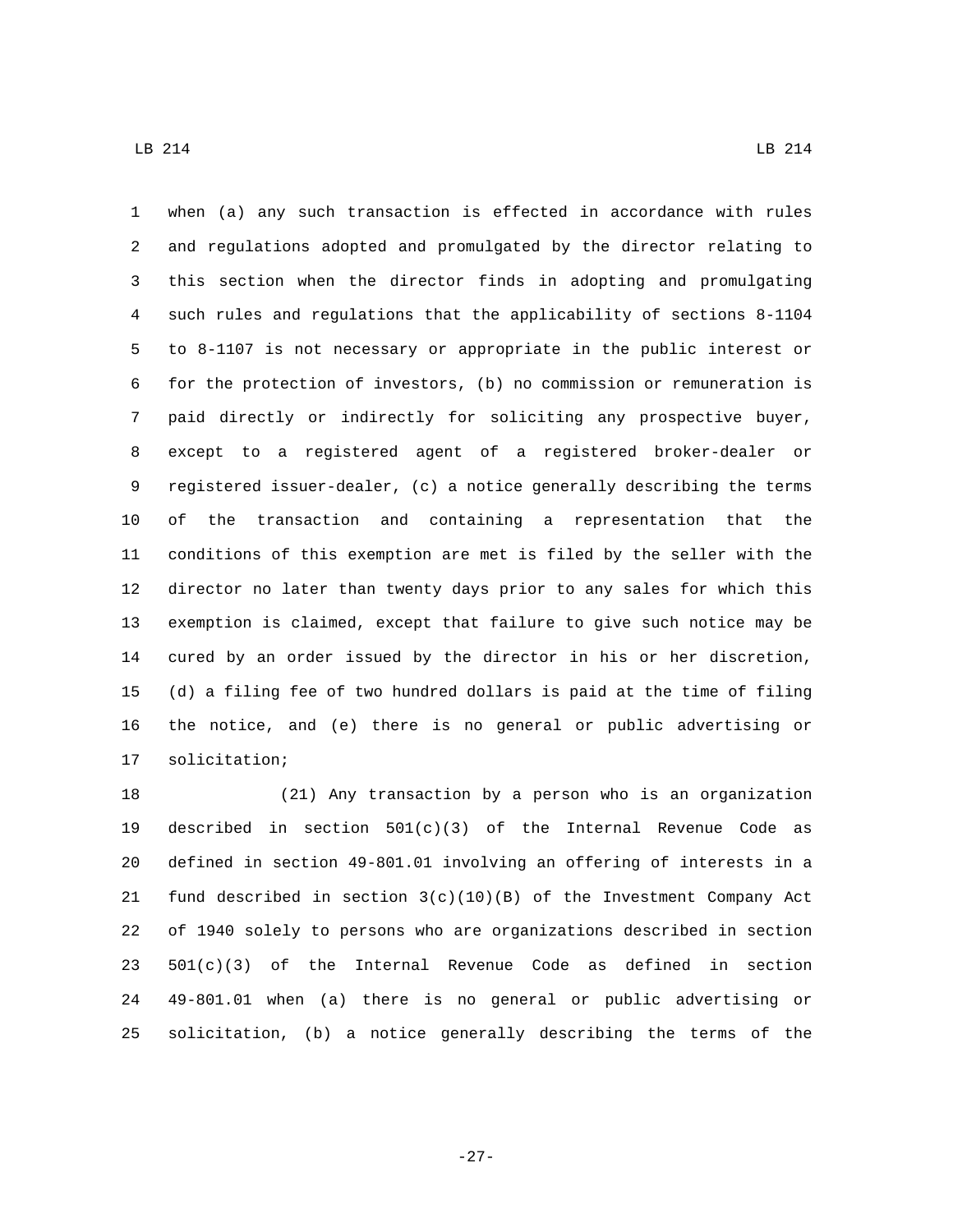transaction and containing a representation that the conditions of this exemption are met is filed by the seller with the director within thirty days after the first sale for which this exemption is claimed, except that failure to give such notice may be cured by an order issued by the director in his or her discretion, and (c) any such transaction is effected by a trustee, director, officer, employee, or volunteer of the seller who is either a volunteer or is engaged in the overall fundraising activities of a charitable organization and receives no commission or other special compensation based on the number or the value of interests sold in the fund; or

 (22) Any offer or sale of any viatical settlement contract or any fractionalized or pooled interest therein in a transaction that meets all of the following criteria:

 (a) Sales of such securities are made only to the 15 following purchasers:

 (i) A natural person who, either individually or jointly with the person's spouse, (A) has a minimum net worth of two hundred fifty thousand dollars and had taxable income in excess of one hundred twenty-five thousand dollars in each of the two most recent years and has a reasonable expectation of reaching the same income level in the current year or (B) has a minimum net worth of five hundred thousand dollars. Net worth shall be determined exclusive of 23 home, home furnishings, and automobiles;

 (ii) A corporation, partnership, or other organization specifically formed for the purpose of acquiring securities offered

-28-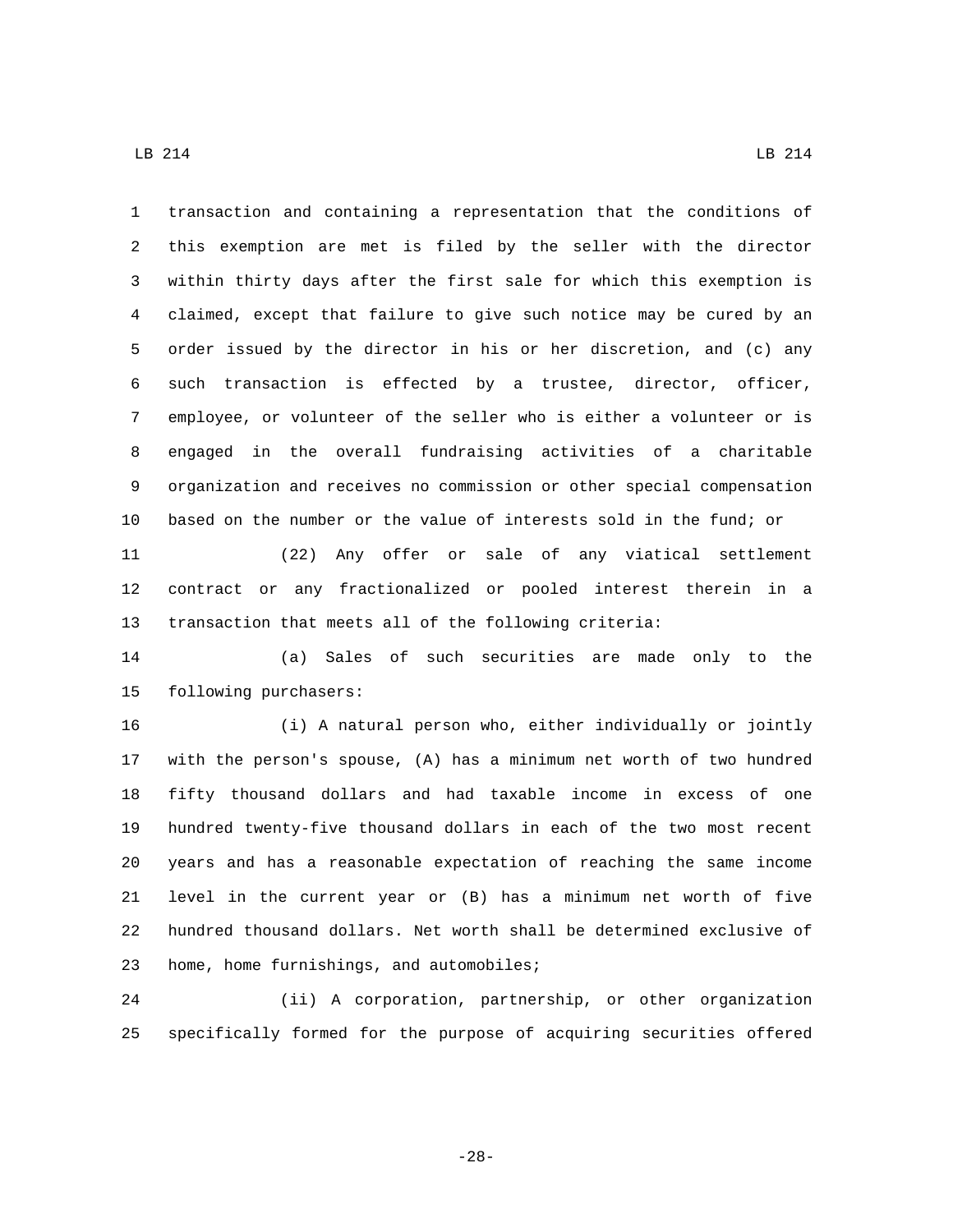by the issuer in reliance upon this exemption if each equity owner of the corporation, partnership, or other organization is a person described in subdivision (22)(a)(i) of this section;

 (iii) A pension or profit-sharing trust of the issuer, a self-employed individual retirement plan, or an individual retirement account, if the investment decisions made on behalf of the trust, plan, or account are made solely by persons described in subdivision  $(22)(a)(i)$  of this section; or

 (iv) An organization described in section 501(c)(3) of the Internal Revenue Code as defined in section 49-801.01, or a corporation, Massachusetts or similar business trust, or partnership with total assets in excess of five million dollars according to its 13 most recent audited financial statements;

 (b) The amount of the investment of any purchaser, except a purchaser described in subdivision (a)(ii) of this subdivision, does not exceed five percent of the net worth, as determined by this 17 subdivision, of that purchaser;

 (c) Each purchaser represents that the purchaser is purchasing for the purchaser's own account or trust account, if the purchaser is a trustee, and not with a view to or for sale in 21 connection with a distribution of the security;

 (d)(i) Each purchaser receives, on or before the date the purchaser remits consideration pursuant to the purchase agreement, 24 the following information in writing:

(A) The name, principal business and mailing addresses,

-29-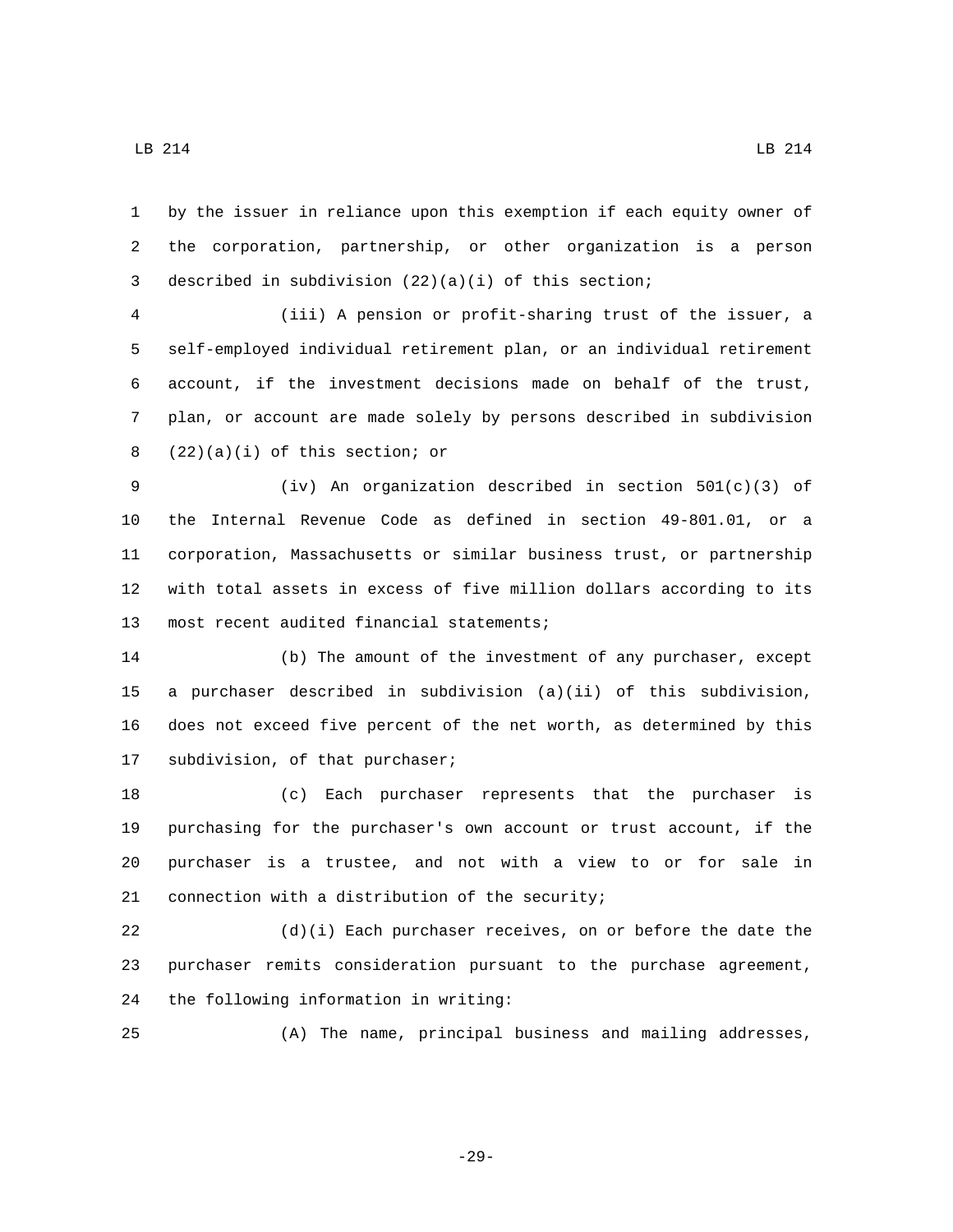1 and telephone number of the issuer;

 (B) The suitability standards for prospective purchasers as set forth in subdivision (a) of this subdivision;

 (C) A description of the issuer's type of business organization and the state in which the issuer is organized or incorporated;6

(D) A brief description of the business of the issuer;

 (E) If the issuer retains ownership or becomes the beneficiary of the insurance policy, an audit report from an independent certified public accountant together with a balance sheet and related statements of income, retained earnings, and cash flows that reflect the issuer's financial position, the results of the issuer's operations, and the issuer's cash flows as of a date within fifteen months before the date of the initial issuance of the securities described in this subdivision. The financial statements shall be prepared in conformity with generally accepted accounting principles. If the date of the audit report is more than one hundred twenty days before the date of the initial issuance of the securities described in this subdivision, the issuer shall provide unaudited 20 interim financial statements;

 (F) The names of all directors, officers, partners, 22 members, or trustees of the issuer;

 (G) A description of any order, judgment, or decree that is final as to the issuing entity of any state, federal, or foreign governmental agency or administrator, or of any state, federal, or

-30-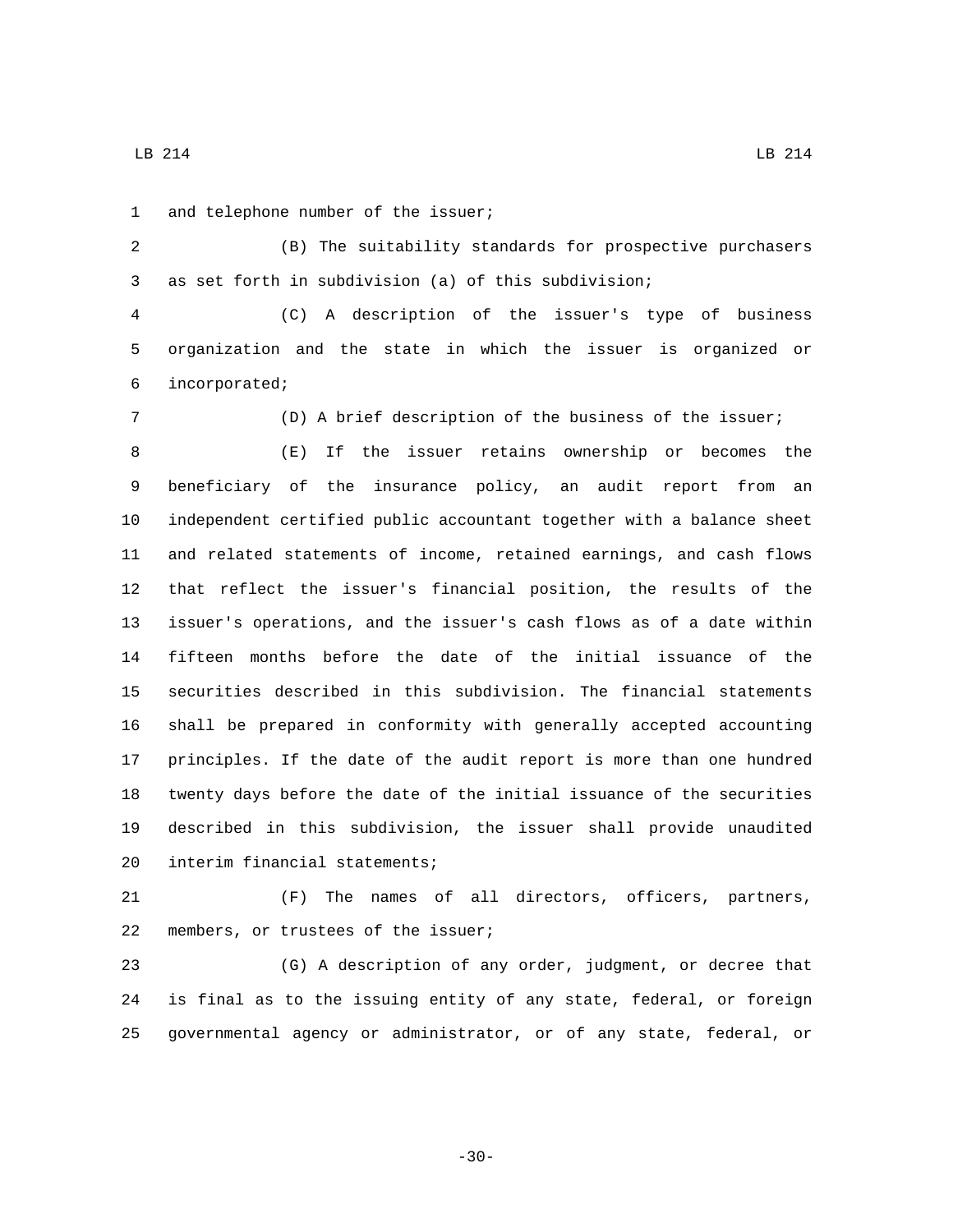foreign court of competent jurisdiction (I) revoking, suspending, denying, or censuring for cause any license, permit, or other authority of the issuer or of any director, officer, partner, member, trustee, or person owning or controlling, directly or indirectly, ten percent or more of the outstanding interest or equity securities of the issuer, to engage in the securities, commodities, franchise, insurance, real estate, or lending business or in the offer or sale of securities, commodities, franchises, insurance, real estate, or loans, (II) permanently restraining, enjoining, barring, suspending, or censuring any such person from engaging in or continuing any conduct, practice, or employment in connection with the offer or sale of securities, commodities, franchises, insurance, real estate, or loans, (III) convicting any such person of, or pleading nolo contendere by any such person to, any felony or misdemeanor involving a security, commodity, franchise, insurance, real estate, or loan, or any aspect of the securities, commodities, franchise, insurance, real estate, or lending business, or involving dishonesty, fraud, deceit, embezzlement, fraudulent conversion, or misappropriation of property, or (IV) holding any such person liable in a civil action involving breach of a fiduciary duty, fraud, deceit, embezzlement, fraudulent conversion, or misappropriation of property. This subdivision does not apply to any order, judgment, or decree that has been vacated or 23 overturned or is more than ten years old;

 (H) Notice of the purchaser's right to rescind or cancel 25 the investment and receive a refund;

-31-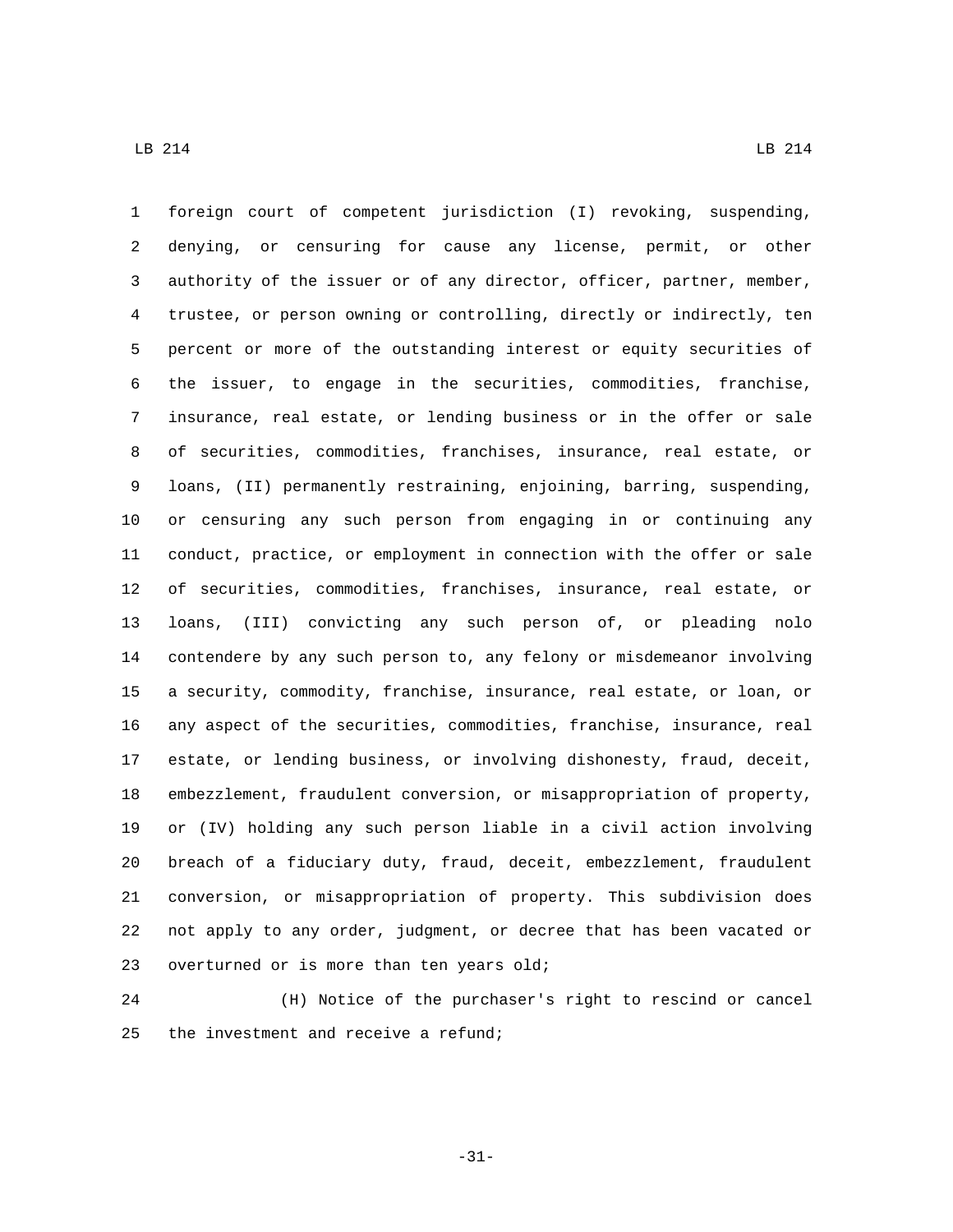(I) A statement to the effect that any projected rate of return to the purchaser from the purchase of a viatical settlement contract or any fractionalized or pooled interest therein is based on an estimated life expectancy for the person insured under the life insurance policy; that the return on the purchase may vary substantially from the expected rate of return based upon the actual life expectancy of the insured that may be less than, may be equal to, or may greatly exceed the estimated life expectancy; and that the rate of return would be higher if the actual life expectancy were less than, and lower if the actual life expectancy were greater than, the estimated life expectancy of the insured at the time the viatical 12 settlement contract was closed;

 (J) A statement that the purchaser should consult with his or her tax advisor regarding the tax consequences of the purchase of the viatical settlement contract or any fractionalized or pooled 16 interest therein; and

 (K) Any other information as may be prescribed by rule of 18 the director; and

 (ii) The purchaser receives in writing at least five 20 business days prior to closing the transaction:

 (A) The name, address, and telephone number of the issuing insurance company and the name, address, and telephone number of the state or foreign country regulator of the insurance company;

 (B) The total face value of the insurance policy and the percentage of the insurance policy the purchaser will own;

-32-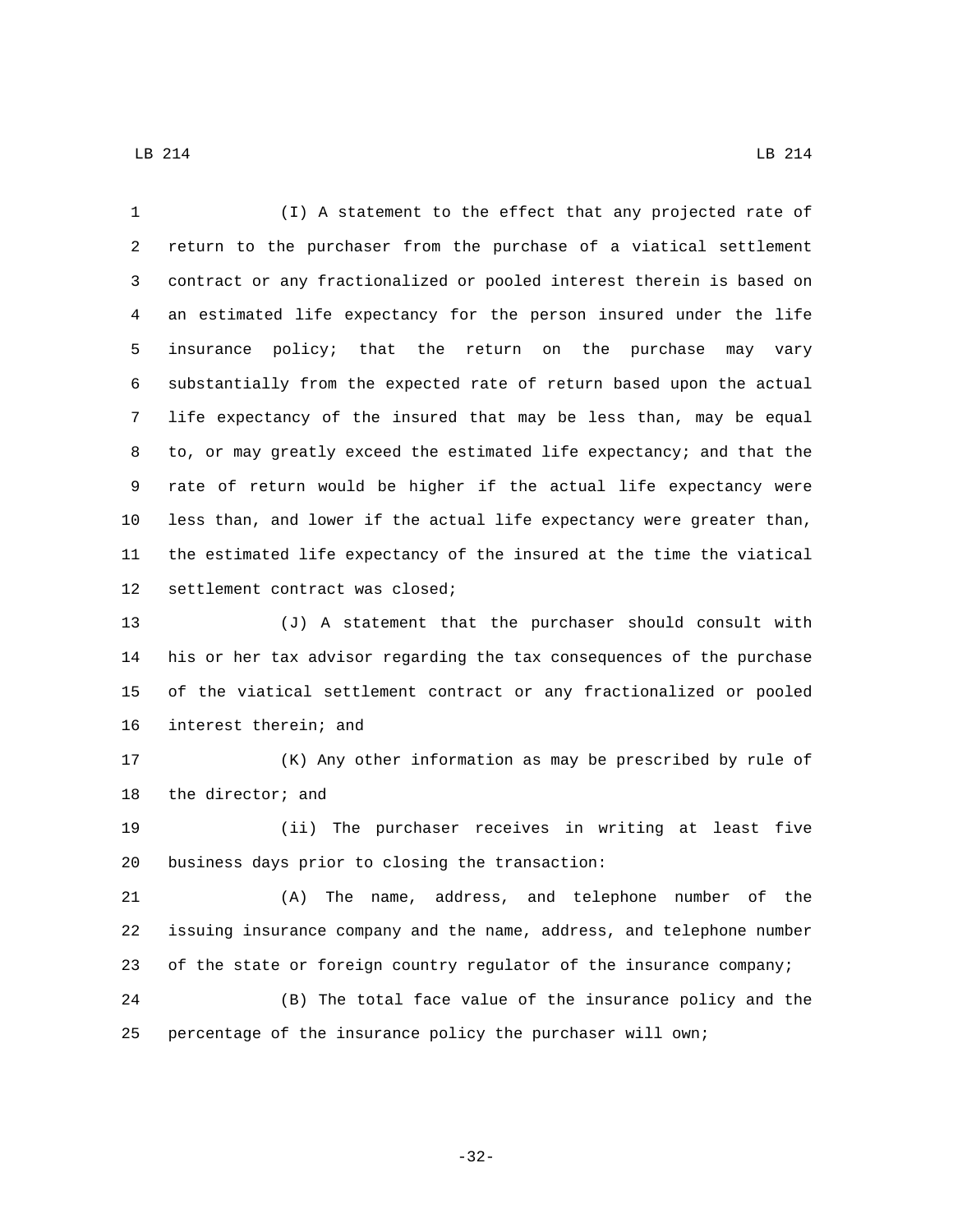| 1              | (C) The insurance policy number, issue date, and type;               |  |
|----------------|----------------------------------------------------------------------|--|
| $\overline{a}$ | (D) If a group insurance policy, the name, address, and              |  |
| 3              | telephone number of the group and, if applicable, the material terms |  |
| 4              | and conditions of converting the policy to an individual policy,     |  |
| 5              | including the amount of increased premiums;                          |  |
| 6              | (E) If a term insurance policy, the term and the name,               |  |
| 7              | address, and telephone number of the person who will be responsible  |  |
| 8              | for renewing the policy if necessary;                                |  |
| 9              | (F) That the insurance policy is beyond the state statute            |  |
| 10             | for contestability and the reason therefor;                          |  |
| 11             | (G) The insurance policy premiums and terms of premium               |  |
| 12             | payments;                                                            |  |
| 13             | (H) The amount of the purchaser's money that will be set             |  |
| 14             | aside to pay premiums;                                               |  |
| 15             | (I) The name, address, and telephone number of the person            |  |
| 16             | who will be the insurance policyowner and the person who will be     |  |
| 17             | responsible for paying premiums;                                     |  |
| 18             | (J) The date on which the purchaser will be required to              |  |
| 19             | pay premiums and the amount of the premium, if known; and            |  |
| 20             | (K) Any other information as may be prescribed by rule of            |  |
| 21             | the director;                                                        |  |
| 22             | (e) The purchaser may rescind or cancel the purchase for             |  |
| 23             | any reason by giving written notice of rescission or cancellation to |  |
| 24             | the issuer or the issuer's agent within (i) fifteen calendar days    |  |
| 25             | after the date the purchaser remits the required consideration or    |  |

-33-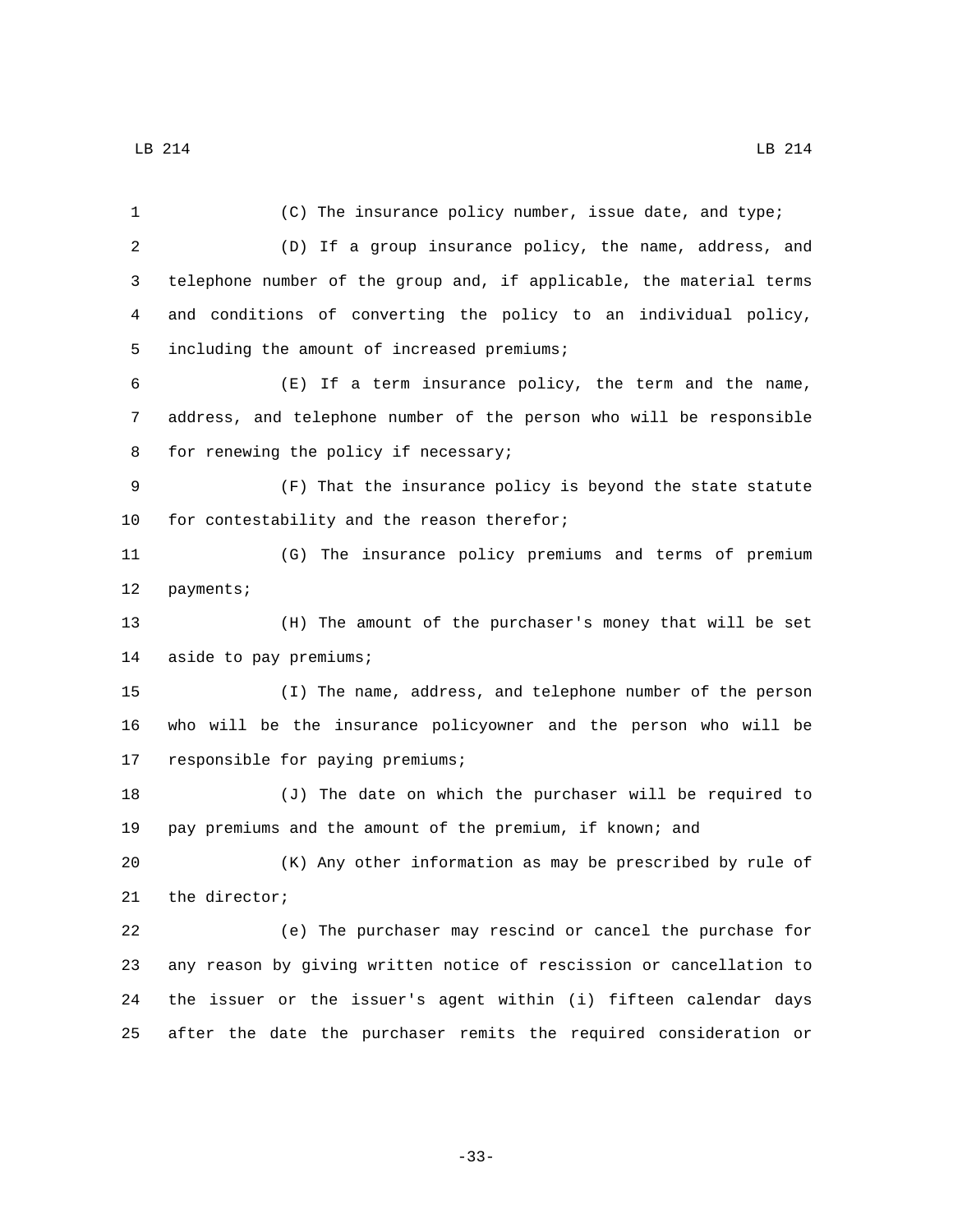receives the disclosure required under subdivision (d)(i) of this subdivision and (ii) five business days after the date the purchaser receives the disclosure required by subdivision (d)(ii) of this subdivision. No specific form is required for the rescission or cancellation. The notice is effective when personally delivered, deposited in the United States mail, or deposited with a commercial courier or delivery service. The issuer shall refund all the purchaser's money within seven calendar days after receiving the 9 notice of rescission or cancellation;

 (f) A notice of the issuer's intent to sell securities pursuant to this subdivision, signed by a duly authorized officer of the issuer and notarized, together with a filing fee of two hundred dollars, is filed with the Department of Banking and Finance before any offers or sales of securities are made under this subdivision. 15 Such notice shall include:

 (i) The issuer's name, the issuer's type of organization, the state in which the issuer is organized, the date the issuer intends to begin selling securities within or from this state, and 19 the issuer's principal business;

20 (ii) A consent to service of process; and

 (iii) An audit report of an independent certified public accountant together with a balance sheet and related statements of income, retained earnings and cash flows that reflect the issuer's financial position, the results of the issuer's operations, and the issuer's cash flows as of a date within fifteen months before the

-34-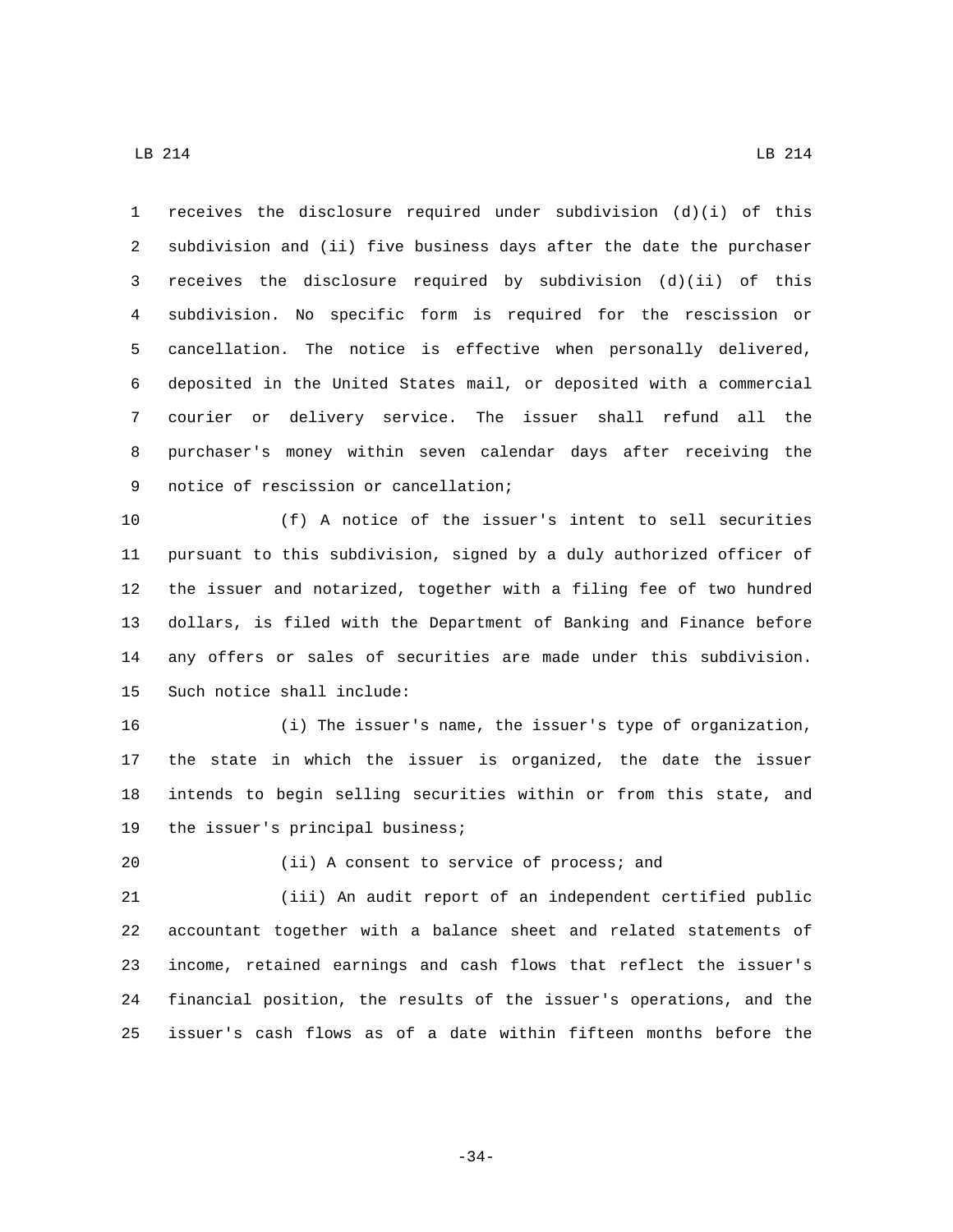date of the notice prescribed in this subdivision. The financial statements shall be prepared in conformity with generally accepted accounting principles and shall be examined according to generally accepted auditing standards. If the date of the audit report is more than one hundred twenty days before the date of the notice prescribed in this subdivision, the issuer shall provide unaudited interim 7 financial statements;

 (g) No commission or remuneration is paid directly or indirectly for soliciting any prospective purchaser, except to a registered agent of a registered broker-dealer or registered issuer-11 dealer; and

 (h) At least ten days before use within this state, the issuer files with the department all advertising and sales materials that will be published, exhibited, broadcast, or otherwise used, directly or indirectly, in the offer or sale of a viatical settlement 16 contract in this state.

 The director may by order deny or revoke the exemption specified in subdivision (2) of this section with respect to a specific security. Upon the entry of such an order, the director shall promptly notify all registered broker-dealers that it has been entered and of the reasons therefor and that within fifteen business days of the receipt of a written request the matter will be set down for hearing. If no hearing is requested within fifteen business days of the issuance of the order and none is ordered by the director, the order shall automatically become a final order and shall remain in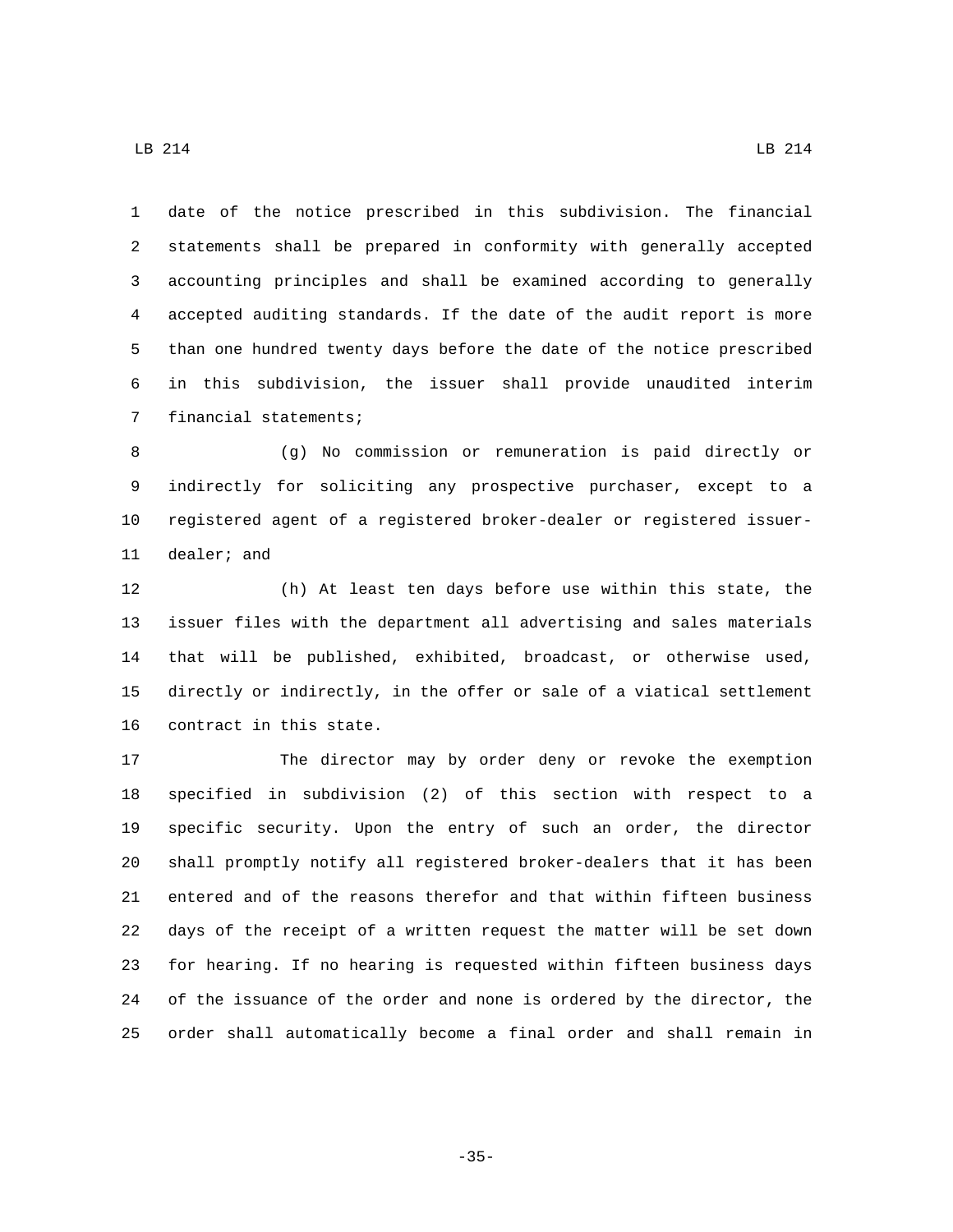effect until it is modified or vacated by the director. If a hearing is requested or ordered, the director, after notice of and opportunity for hearing to all interested persons, shall enter his or her written findings of fact and conclusions of law and may affirm, modify, or vacate the order. No such order may operate retroactively. No person may be considered to have violated the provisions of the Securities Act of Nebraska by reason of any offer or sale effected after the entry of any such order if he or she sustains the burden of proof that he or she did not know and in the exercise of reasonable care could not have known of the order. In any proceeding under the act, the burden of proving an exemption from a definition shall be 12 upon the person claiming it.

 Sec. 7. Section 8-1114, Reissue Revised Statutes of 14 Nebraska, is amended to read:

 8-1114 Neither the fact that an application for registration or notice filing under section 8-1103, a notice filing under section 8-1108.02, or a registration statement under section 8-1105, 8-1106, or 8-1107 has been filed, nor the fact that a person or security is effectively registered, shall constitute a finding by the director that any document filed under the Securities Act of Nebraska is true, complete, and not misleading. Neither any such fact nor the fact that an exemption or exception is available for a security or a transaction shall mean that the director has passed in any way upon the merits or qualifications of, or recommended or given approval to, any person, security, or transaction. It shall be

 $\text{LB}$  214 LB 214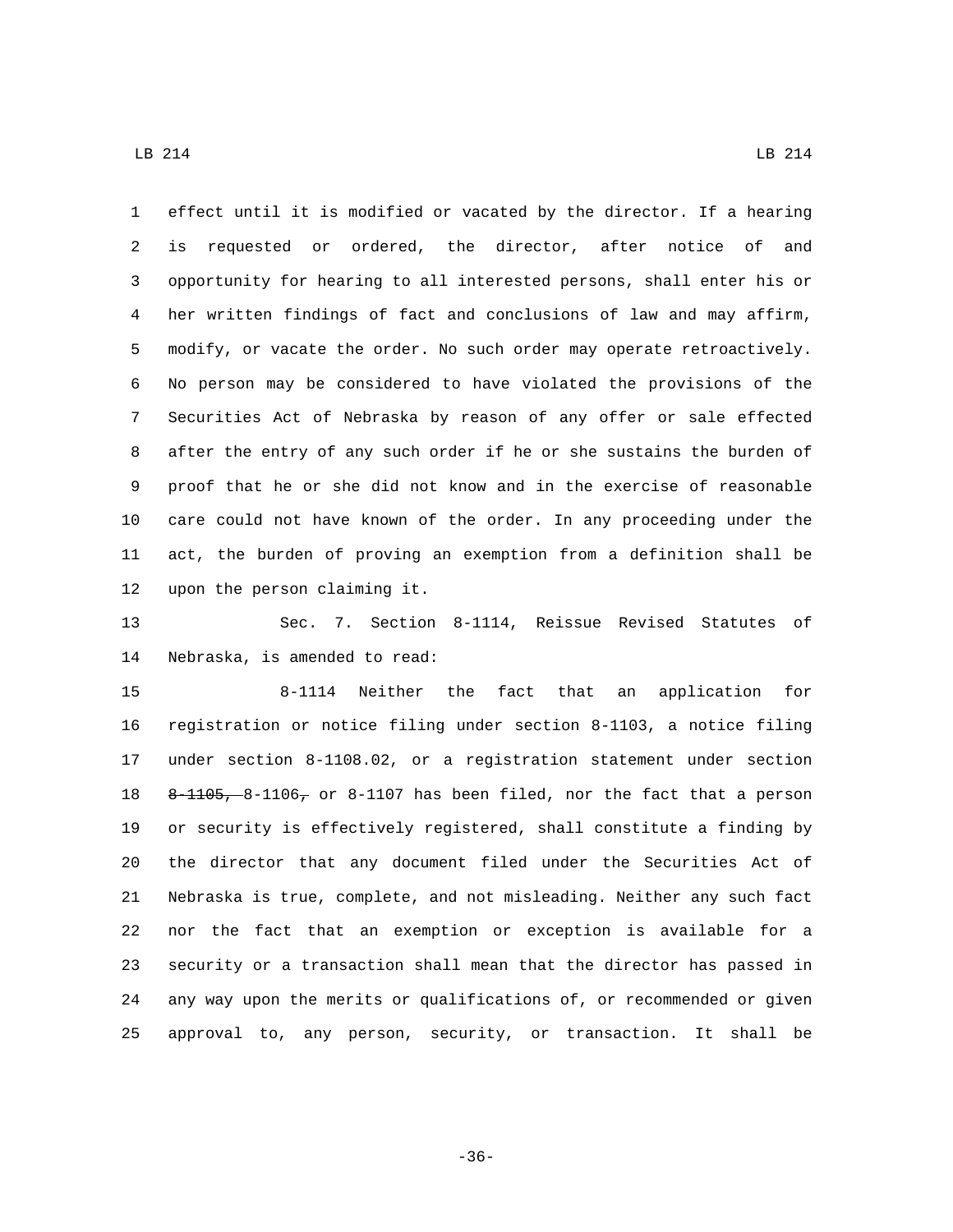unlawful to make, or cause to be made, to any prospective purchaser, customer, or client any representation inconsistent with this 3 section.

 Sec. 8. Section 8-1120, Reissue Revised Statutes of 5 Nebraska, is amended to read:

 8-1120 (1) Except as otherwise provided in this section, the Securities Act of Nebraska shall be administered by the Director of Banking and Finance who may employ such assistants or counsel as may be reasonably necessary for the purpose thereof and who may designate one of such assistants as an assistant director. The director may delegate to such assistant director or counsel any powers, authority, and duties imposed upon or granted to the director under the act, such as may be lawfully delegated under the common law or the statutes of this state. The director may also employ special counsel with respect to any investigation conducted by him or her under the act or with respect to any litigation to which the director is a party under the act, except that security issued by and representing an interest in or a debt of, or guaranteed by, any insurance company shall be registered, pursuant to the provisions of sections 8-1104 to 8-1109, with the Director of Insurance who shall as to such registrations administer and enforce the act, and as pertains to the administration and enforcement of such registration of such securities all references in the act to director shall mean 24 the Director of Insurance.

25  $\left(\frac{2}{2}\right)$  (2)(a) It shall be unlawful for the director or any

-37-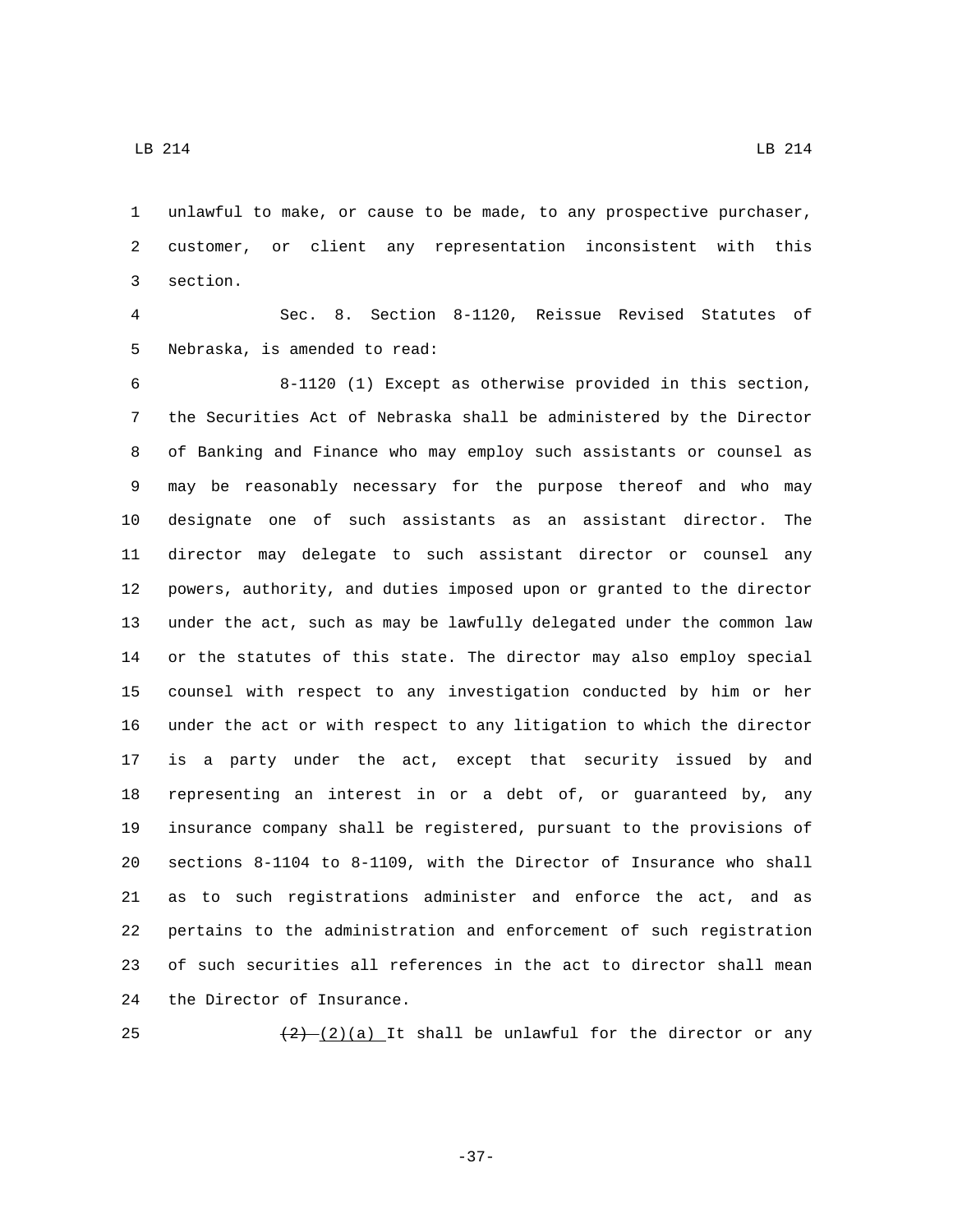| $\mathbf{1}$ | of his or her officers or employees to use for personal benefit any   |
|--------------|-----------------------------------------------------------------------|
| 2            | information which is filed with or obtained by the director and which |
| 3            | is not made public. No provision of the act shall authorize Neither   |
| 4            | the director or nor any of his or her officers or employees to shall  |
| 5            | disclose any such confidential information except among themselves,   |
| 6            | or when necessary or appropriate in a proceeding, examination, or     |
| 7            | investigation under the $act, or as authorized in subdivision (2)(b)$ |
| 8            | of this subsection. No provision of the act shall either create or    |
| 9            | derogate from any privilege which exists at common law or otherwise   |
| 10           | when documentary or other evidence is sought under a subpoena         |
| 11           | directed to the director or any of his or her officers or employees.  |
| 12           | (b)(i) In administering the act, the director may also:               |
| 13           | (A) Enter into agreements or relationships with other                 |
| 14           | government officials, including, but not limited to, the securities   |
| 15           | administrator of a foreign state and the Securities and Exchange      |
| 16           | Commission, or self-regulatory organizations, to share resources,     |
| 17           | standardized or uniform methods or procedures, and documents,         |
| 18           | <u>records, and information; or</u>                                   |
| 19           | (B) Accept and rely on examination or investigation                   |
| 20           | made by other government officials, including, but not<br>reports     |
| 21           | limited to, the securities administrator of a foreign state and the   |
| 22           | Securities and Exchange Commission, or self-regulatory organizations. |
| 23           | (ii) For purposes of this subdivision, foreign state                  |
| 24           | means any state of the United States, other than the State of         |
| 25           | Nebraska, any territory of the United States, including Puerto Rico,  |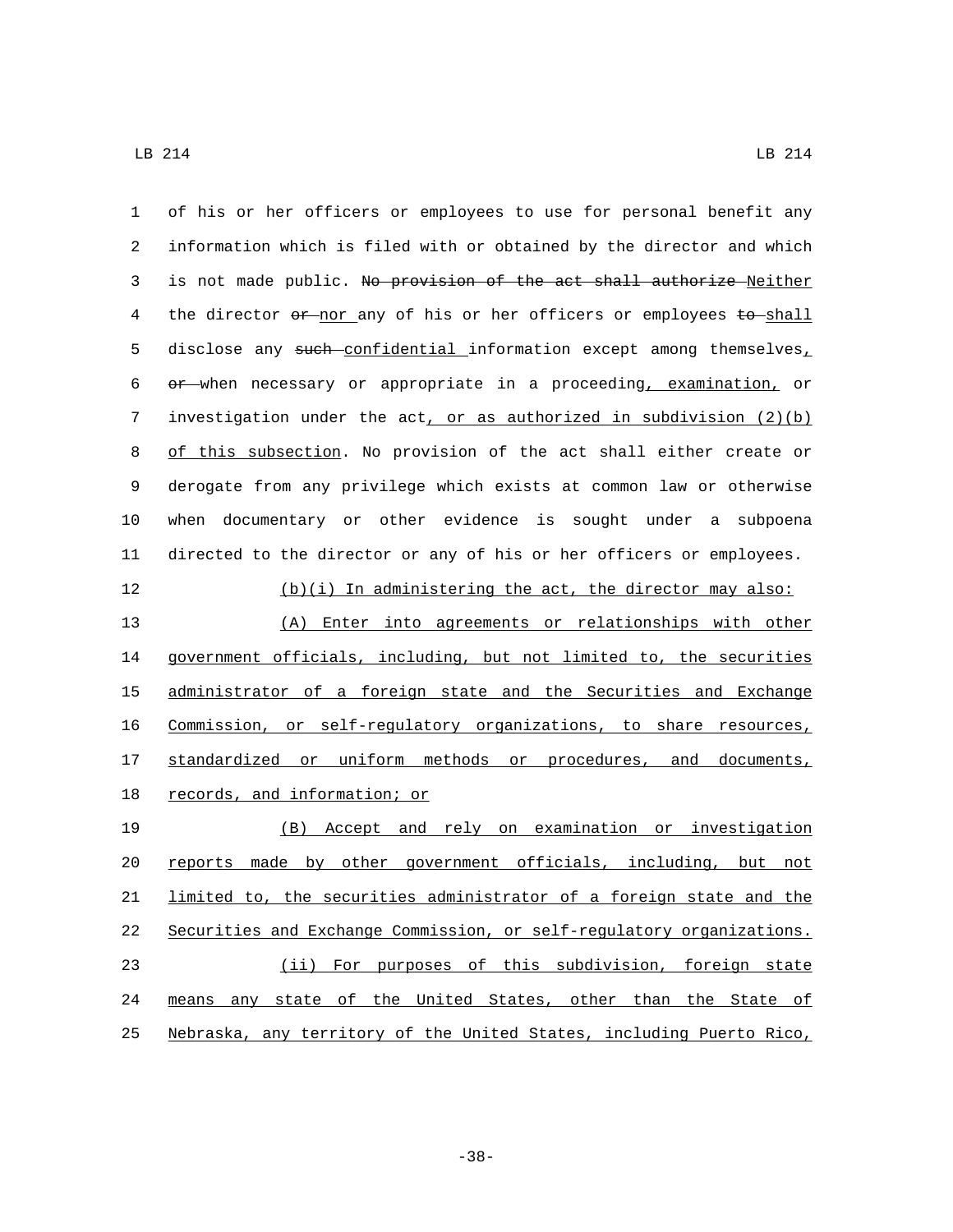Guam, American Samoa, the Trust Territory of the Pacific Islands, or 2 the Virgin Islands, and the District of Columbia.

 (3) The director may from time to time make, amend, and rescind such rules and forms as are necessary to carry out the act. No rule or form may be made unless the director finds that the action is necessary or appropriate in the public interest or for the protection of investors and consistent with the purposes fairly 8 intended by the policy and provisions of the act.

 In prescribing rules and forms the director may cooperate with the securities administrators of the other states and the Securities and Exchange Commission with a view to effectuating the policy of the Securities Act of Nebraska to achieve maximum uniformity in the form and content of registration statements, applications, and reports wherever practicable. All rules and forms of the director shall be published and made available to any person 16 upon request.

 (4) No provision of the act imposing any liability shall apply to any act done or omitted in good faith in conformity with any rule, form, or order of the director, notwithstanding that the rule or form may later be amended or rescinded or be determined by judicial or other authority to be invalid for any reason.

 (5) Every hearing in an administrative proceeding shall be public unless the director in his or her discretion grants a request joined in by all the respondents that the hearing be 25 conducted privately.

-39-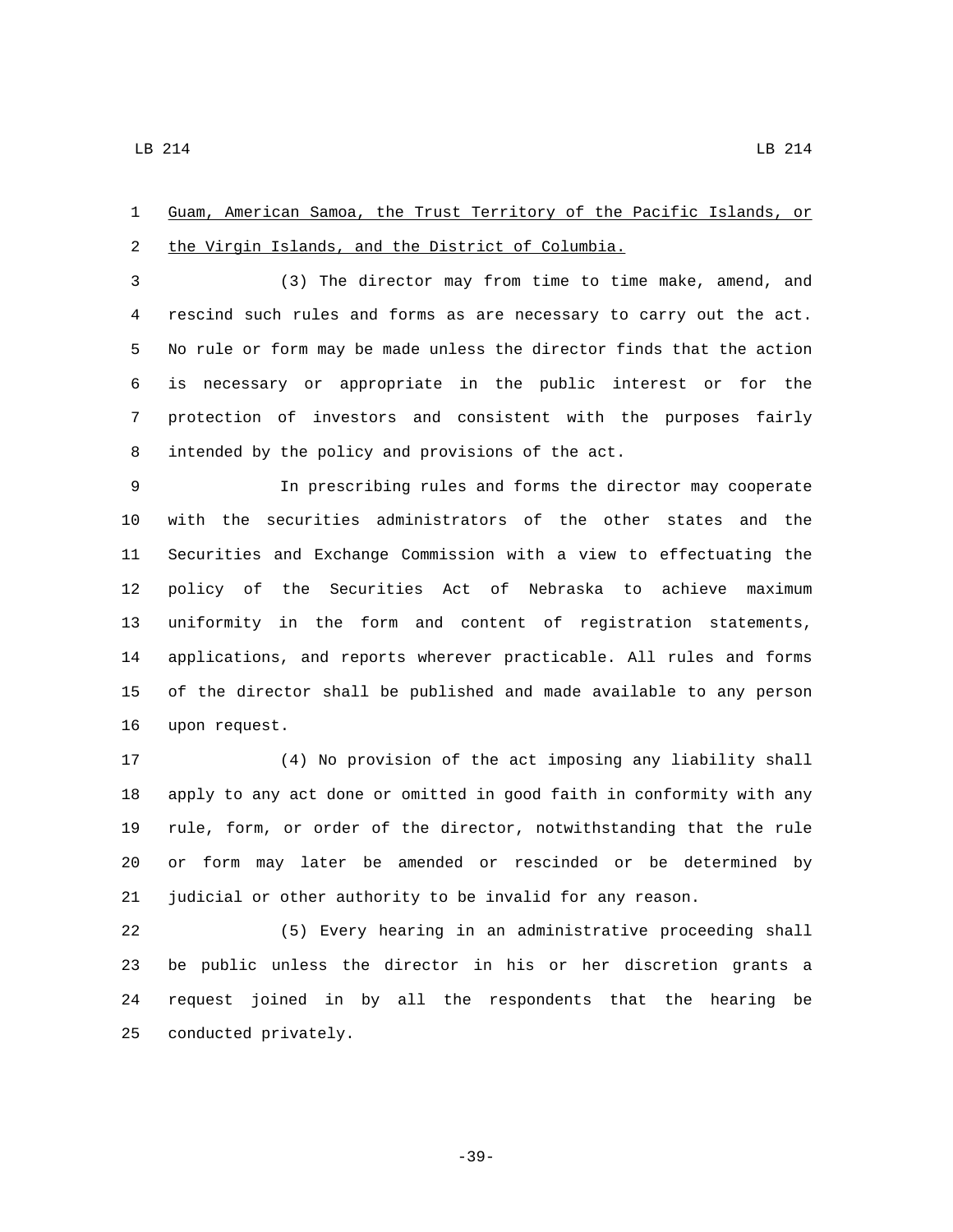(6) The Securities Act Cash Fund is created. All filing fees, registration fees, and all other fees and all money collected by or paid to the director under any of the provisions of the act shall be remitted to the State Treasurer for credit to the fund, except that registration fees collected by or paid to the Director of Insurance pursuant to the provisions of the act shall be credited to the Department of Insurance Cash Fund. The Securities Act Cash Fund shall be used for the purpose of administering and enforcing the provisions of the act, except that transfers may be made to the 10 General Fund at the direction of the Legislature. and, for the calendar years of 2000 and 2001, two million dollars shall be 12 transferred in each year to the Affordable Housing Trust Fund. All of 13 such money is appropriated and shall be appropriated for such 14 purposes. Any money in the Securities Act Cash Fund available for investment shall be invested by the state investment officer pursuant to the Nebraska Capital Expansion Act and the Nebraska State Funds 17 Investment Act.

 (7) A document is filed when it is received by the director. The director shall keep a register of all applications for registration and registration statements which are or have ever been effective under the Securities Act of Nebraska and all denial, suspension, or revocation orders which have ever been entered under the act. The register shall be open for public inspection. The information contained in or filed with any registration statement, application, or report may be made available to the public under such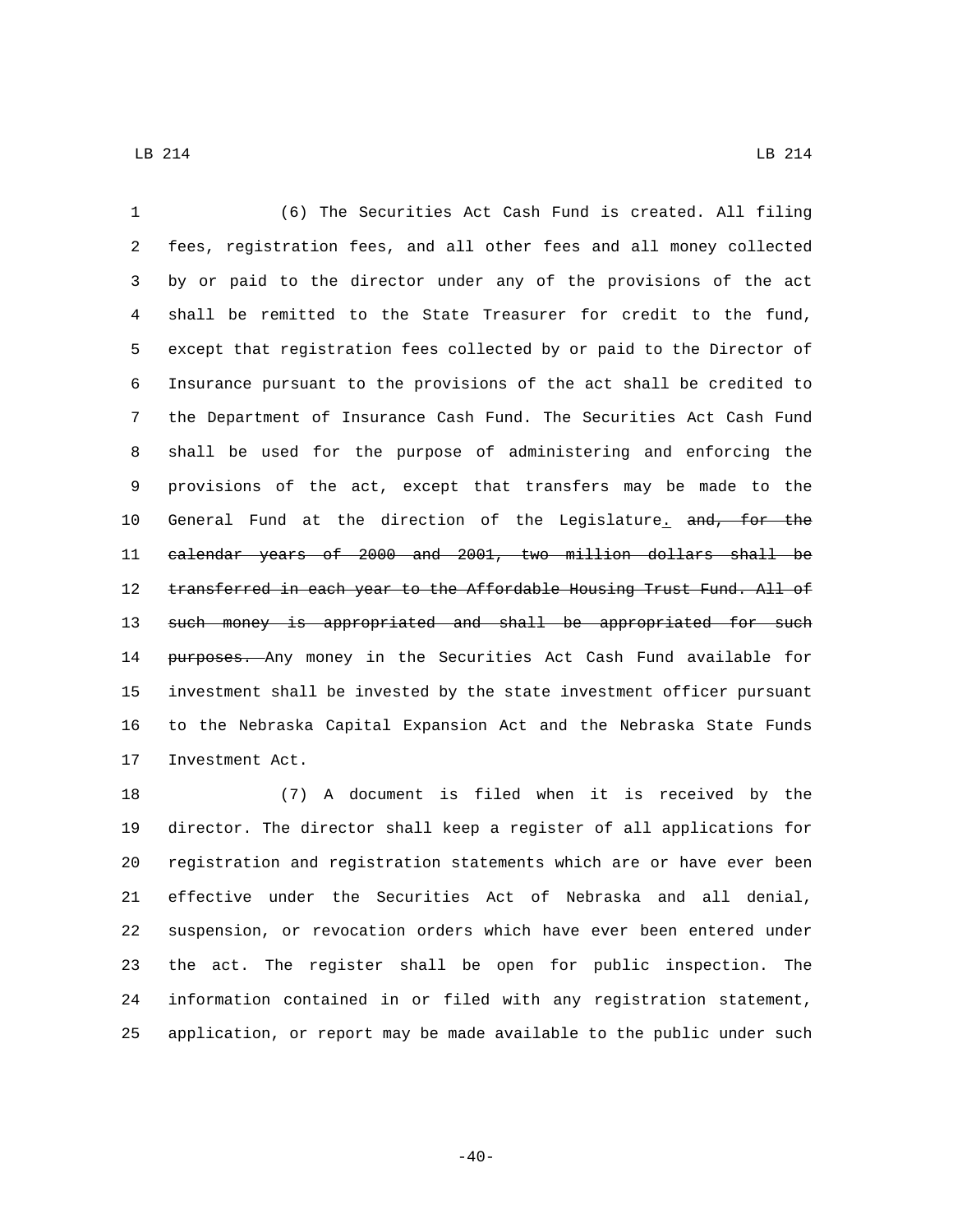1 conditions as the director may prescribe.

 (8) Upon request and at such reasonable charges as he or she shall prescribe, the director shall furnish to any person photostatic or other copies, certified under his or her seal of office if requested, of any entry in the register or any document which is a matter of public record. In any proceeding or prosecution under the act, any copy so certified shall be prima facie evidence of 8 the contents of the entry or document certified.

 (9) The director in his or her discretion may honor requests from interested persons for interpretative opinions.

 Sec. 9. Section 58-703, Revised Statutes Cumulative 12 Supplement, 2012, is amended to read:

 58-703 The Affordable Housing Trust Fund is created. The 14 fund shall receive money pursuant to sections 8-1120 and section 76-903 and may include revenue from sources recommended by the housing advisory committee established in section 58-704, appropriations from the Legislature, transfers authorized by the Legislature, grants, private contributions, repayment of loans, and all other sources, except that appropriations from the General Fund and transfers from the General Fund or the Cash Reserve Fund may not be used as a revenue source for the Affordable Housing Trust Fund after June 30, 2013. The Department of Economic Development as part of its comprehensive housing affordability strategy shall administer 24 the Affordable Housing Trust Fund.

Transfers may be made from the Affordable Housing Trust

-41-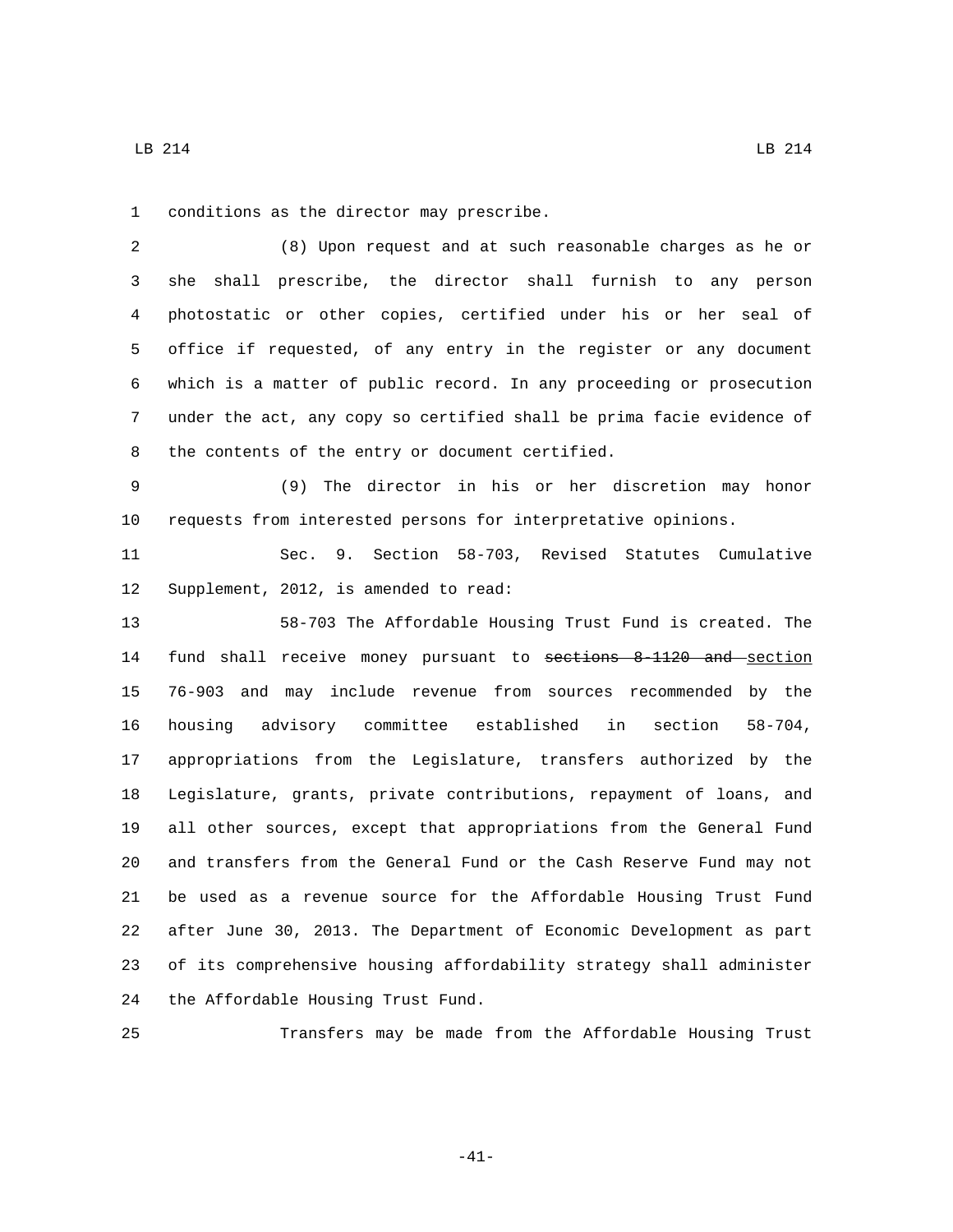Fund to the General Fund, the Behavioral Health Services Fund, and the Site and Building Development Fund at the direction of the Legislature.3

 Sec. 10. Section 58-711, Revised Statutes Cumulative 5 Supplement, 2012, is amended to read:

 58-711 The Department of Economic Development shall submit, as part of the department's annual status report under section 81-1201.11, information detailing the status of the Affordable Housing Trust Fund. The status report shall list (1) the applications funded during the previous calendar year, (2) the applications funded in previous years, (3) the identity of the organizations receiving funds, (4) the location of each project, (5) the amount of funding provided to the project, (6) the amount of funding leveraged as a result of the project, (7) the number of units of housing created by the project and the occupancy rate, (8) the expected cost of rent or monthly payment of those units, (9) the projected number of new employees and community investment as a result of the project, and (10) the amount of revenue deposited into the Affordable Housing Trust Fund pursuant to sections 8-1120 and section 76-903. The status report shall contain no information that is protected by state or federal confidentiality laws.

 Sec. 11. Section 59-1722, Reissue Revised Statutes of 23 Nebraska, is amended to read:

 59-1722 (1) Any transaction in which the seller has complied with the Federal Trade Commission trade regulation rule

-42-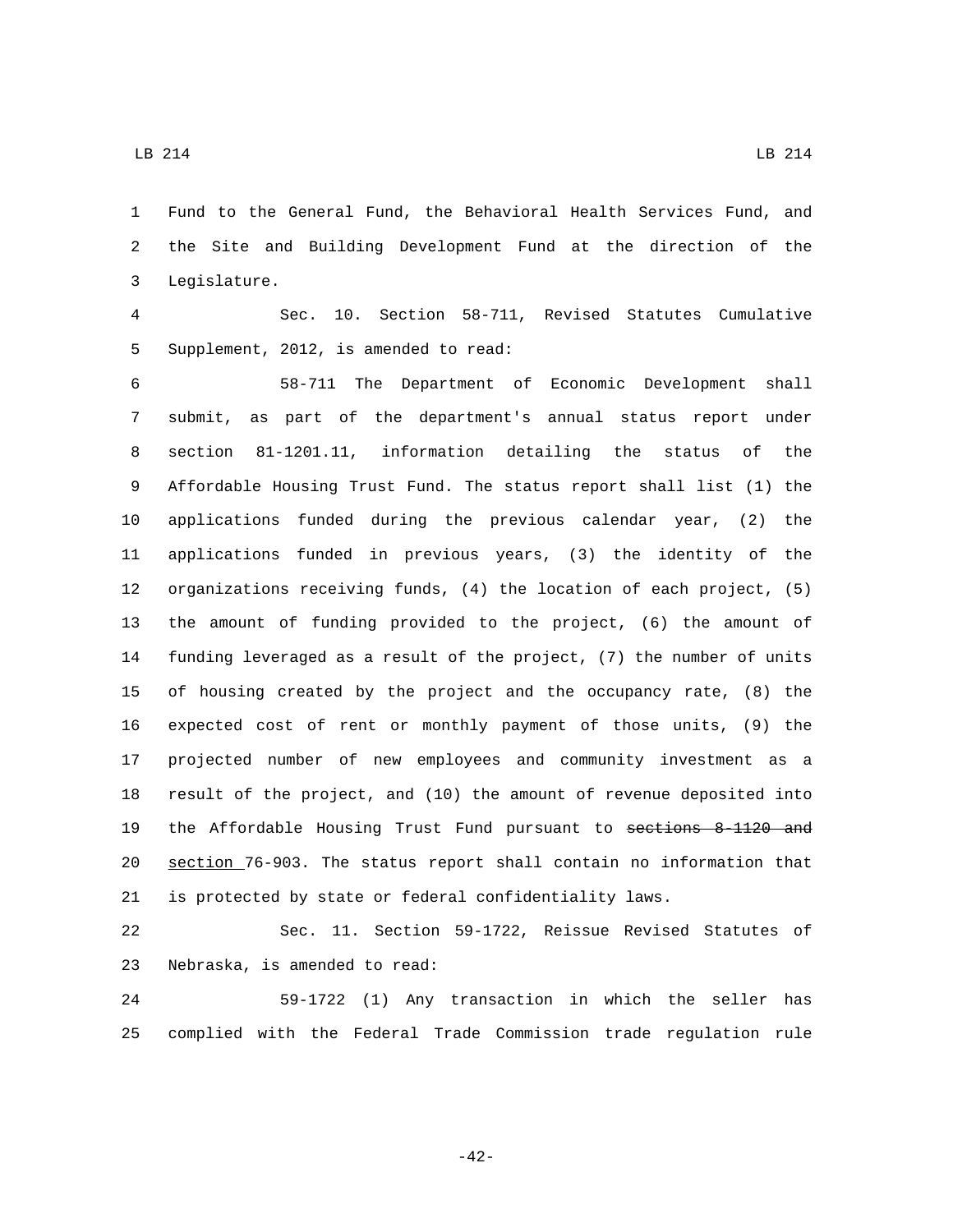titled Disclosure Requirements and Prohibition Prohibitions 2 Concerning Franchises and Business Opportunity Ventures, Franchising, 16 C.F.R. 436, shall be exempt from the Seller-Assisted Marketing Plan Act, except that such transactions shall be subject to subdivision (1)(d) of section 59-1757, those provisions regulating or prescribing the use of the phrase buy-back or secured investment or similar phrases as set forth in sections 59-1726 to 59-1728 and 59-1751, and all sections which provide for their enforcement. The 9 exemption shall only apply if:

 (a) The seller uses a disclosure document prepared in accordance with either the Federal Trade Commission trade regulation 12 rule titled Disclosure Requirements and Prohibition-Prohibitions 13 Concerning Franchises and Business Opportunity Ventures, Franchising, 16 C.F.R. 436, or the then current guidelines for the preparation of the Uniform Franchise Offering Circular adopted by the North American Securities Administration Administrators Association;

 (b) Before placing any advertisement in a Nebraska-based publication, offering for sale to any prospective purchaser in Nebraska, or making any representations in connection with such offer or sale to any prospective purchaser in Nebraska, the seller files a notice with the Department of Banking and Finance which contains (i) the name, address, and telephone number of the seller and the name under which the seller intends to do business and (ii) a brief description of the plan offered by the seller; and

(c) The seller pays a filing fee of one hundred dollars.

-43-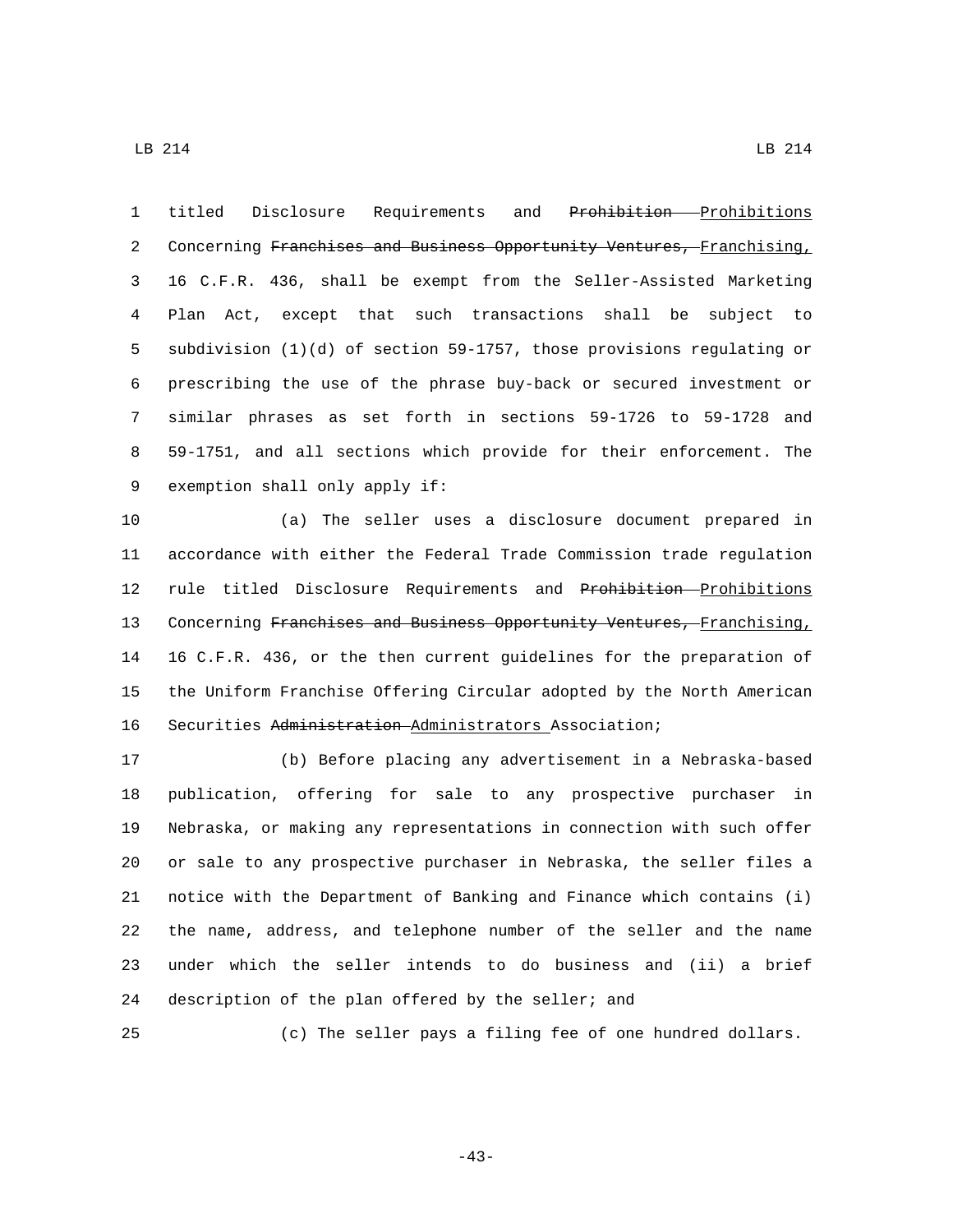(2) The department may request a copy of the disclosure document upon receipt of a written complaint or inquiry regarding the seller or upon a reasonable belief that a violation of the Seller- Assisted Marketing Plan Act has occurred or may occur. The seller shall provide such copy within ten business days of receipt of the request.6

 (3) All funds collected by the department under this section shall be remitted to the State Treasurer for credit to the 9 Securities Act Cash Fund.

 (4) The Director of Banking and Finance may by order deny or revoke an exemption specified in this section with respect to a particular offering of one or more business opportunities if the director finds that such an order is in the public interest or is necessary for the protection of purchasers. An order shall not be entered without appropriate prior notice to all interested parties, an opportunity for hearing, and written findings of fact and conclusions of law. If the public interest or the protection of purchasers so requires, the director may by order summarily deny or revoke an exemption specified in this section pending final determination of any proceedings under this section. An order under 21 this section shall not operate retroactively.

 Sec. 12. Original sections 8-1101, 8-1104, 8-1108, 8-1108.02, 8-1109, 8-1111, 8-1114, 8-1120, and 59-1722, Reissue Revised Statutes of Nebraska, and sections 58-703 and 58-711, Revised Statutes Cumulative Supplement, 2012, are repealed.

-44-